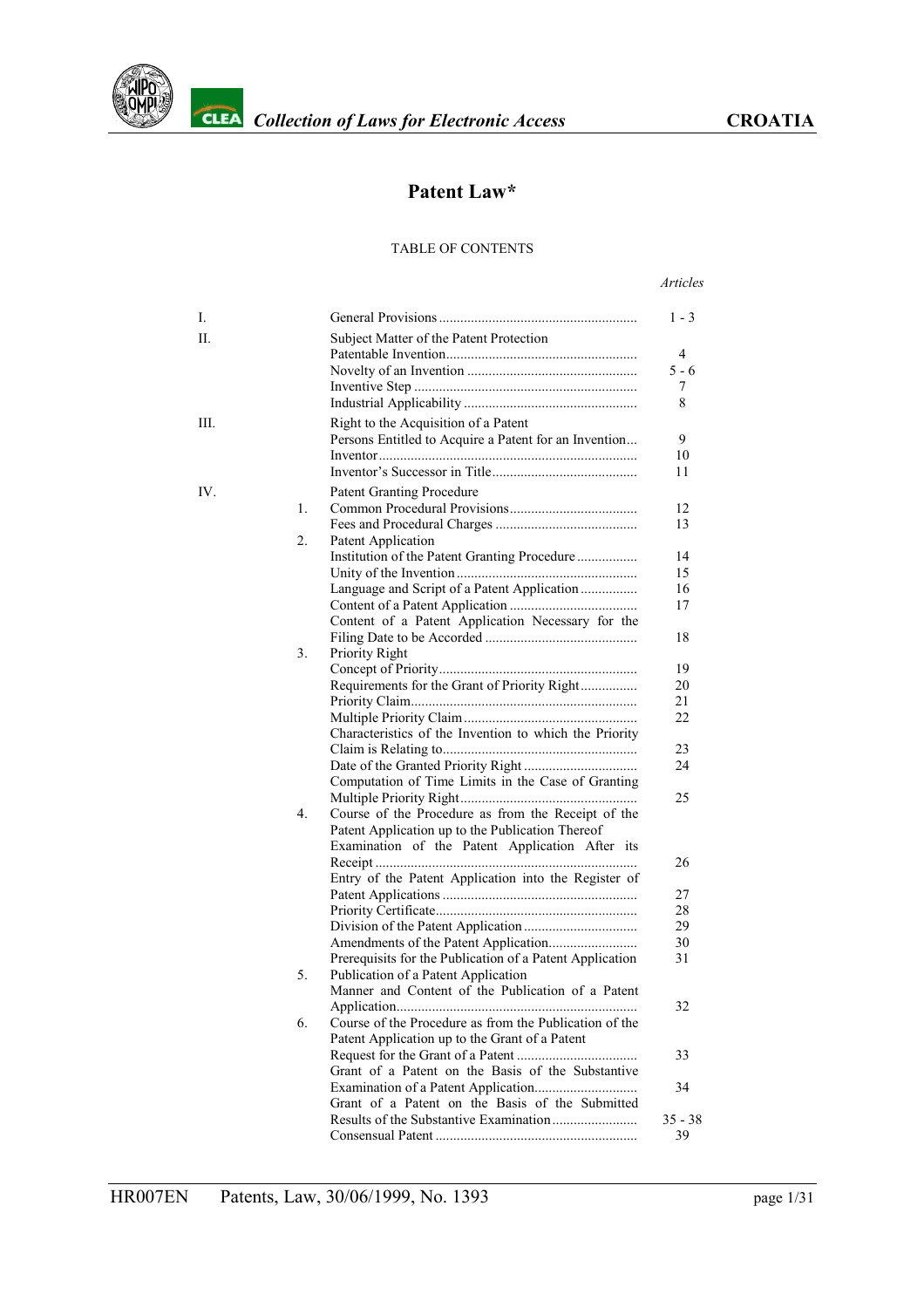

|       |    | Opposition to the Grant of a Consensual Patent<br>Procedure Concerning the Opposition to the Grant of a | 40        |
|-------|----|---------------------------------------------------------------------------------------------------------|-----------|
|       |    |                                                                                                         | $41 - 43$ |
|       |    | Decision on the Refusal of a Request for the Grant of a                                                 | 44        |
|       |    |                                                                                                         | 45        |
|       |    |                                                                                                         | 46        |
|       |    |                                                                                                         | 47        |
|       |    |                                                                                                         | 48        |
|       |    |                                                                                                         | 49        |
|       |    | Correction of Deficiencies in the Documents                                                             | 50<br>51  |
| V.    |    | <b>Effects of a Patent</b>                                                                              |           |
|       |    |                                                                                                         | 52        |
|       |    |                                                                                                         | 53        |
|       |    |                                                                                                         | 54        |
| VI.   |    | Limitation of the Effect of a Patent                                                                    |           |
|       |    |                                                                                                         | 55<br>56  |
|       |    |                                                                                                         | $57 - 58$ |
|       |    | Exhaustion of the Patent Owners' Exclusive                                                              |           |
|       |    |                                                                                                         | 59        |
| VII.  |    | Duration, Maintenance and Cessation of Effect of a<br>Patent                                            |           |
|       |    |                                                                                                         | $60 - 61$ |
|       |    | Annual Fees and Procedural Charges for the                                                              |           |
|       |    |                                                                                                         | 62        |
|       |    | Pre-Term Lapse of a Patent Due to the Non-Payment                                                       |           |
|       |    | of Annual Maintenance Fees and Procedural Charges                                                       | 63        |
|       |    | Pre-Term Lapse of a Patent Due to the Surrender                                                         |           |
|       |    | Succession of the Patent Owner's Capacity                                                               | 64<br>65  |
|       |    |                                                                                                         |           |
| VIII. |    | Declaration of Nullity of the Decision on the Grant of<br>a Patent                                      |           |
|       |    | Reasons for the Declaration of Nullity of the Decision                                                  |           |
|       |    |                                                                                                         | 66        |
|       |    | Proposal for the Declaration of Nullity of the Decision                                                 |           |
|       |    | Procedure Concerning the Proposal for the Declaration                                                   | 67        |
|       |    | of Nullity of the Decision on the Grant of a Patent                                                     | 68        |
|       |    | Withdrawal of the Proposal for the Declaration of                                                       |           |
|       |    | Nullity of the Decision on the Grant of a Patent                                                        | 69        |
|       |    | Decision Concerning the Proposal for the Declaration                                                    |           |
|       |    | of Nullity of the Decision on the Grant of a Patent                                                     | 70        |
| IX.   |    | Cancellation of the Decision on the Grant of a Patent                                                   |           |
|       |    | Reasons for the Cancellation of the Decision on the                                                     |           |
|       |    |                                                                                                         | 71        |
|       |    | Proposal and Procedure Concerning the Cancellation                                                      |           |
|       |    | Decision on the Proposal Concerning the Cancellation                                                    | 72        |
|       |    |                                                                                                         | 73        |
| Х.    |    | Civil Protection of Rights                                                                              |           |
|       | 1. | An Action for the Establishment of the Patent                                                           |           |
|       |    | Protection Rights                                                                                       |           |
|       |    |                                                                                                         | 74        |
|       |    | Right to Resume the Procedure for the Grant of a                                                        |           |
|       |    | Patent by Virtue of the Final Court Decision                                                            | 75        |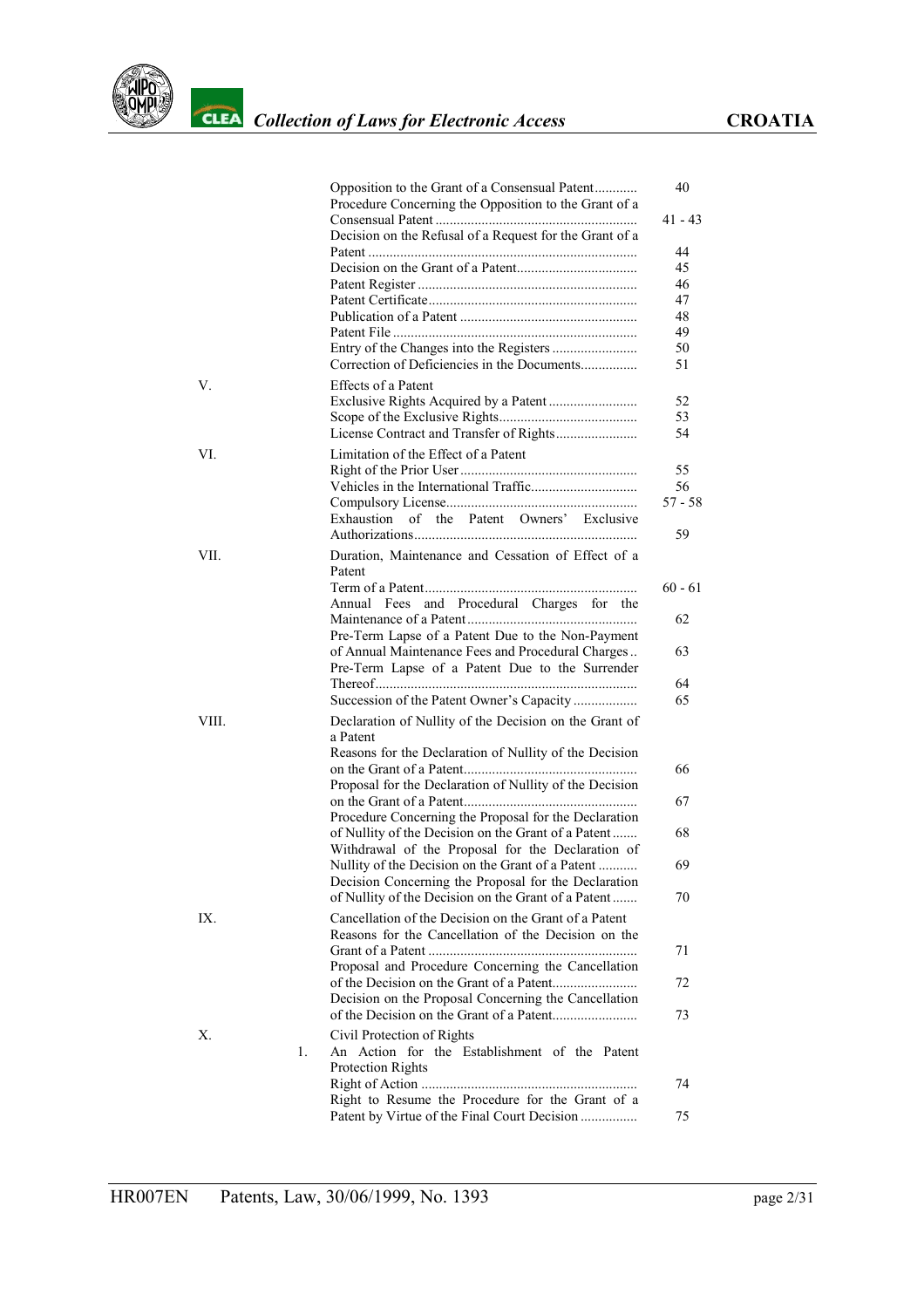

|       | $\overline{2}$ .<br>Action for the Infringement of the Inventor's Moral<br>Right |  |
|-------|----------------------------------------------------------------------------------|--|
|       | 76                                                                               |  |
|       | 3 <sub>1</sub><br>Action Concerning the Infringement of a Patent                 |  |
|       | 77<br>78                                                                         |  |
|       | 79                                                                               |  |
|       | Limitation Period for Bringing an Action Concerning                              |  |
|       | 80                                                                               |  |
|       | Urgency of the Procedure Concerning the Action for                               |  |
|       | 81                                                                               |  |
| XI.   | International Patent Application under the Patent                                |  |
|       | Cooperation Treaty                                                               |  |
|       | 82                                                                               |  |
|       | International Patent Application Filed with the Office                           |  |
|       | 83                                                                               |  |
|       | International Patent Application Filed with the Office<br>84                     |  |
|       | Procedure Concerning the International Patent                                    |  |
|       | Application Filed with the Office as the Designated or                           |  |
|       | 85                                                                               |  |
| XII.  | $86 - 89$                                                                        |  |
|       |                                                                                  |  |
| XIII. | <b>Transitional and Final Provisions</b>                                         |  |
|       | 90<br>Patents Granted up to the Application of this Law                          |  |
|       | 91                                                                               |  |
|       | 92                                                                               |  |
|       | 93                                                                               |  |
|       | 94<br>95                                                                         |  |
|       | Cessation of the Validity of Other Provisions<br>96                              |  |
|       | Entry into Force and Application of the Law                                      |  |

#### I. GENERAL PROVISIONS

<span id="page-2-0"></span>**1.** This Law shall regulate the system of protection of inventions by patents.

**2.** A patent is the right protecting a patent owner in the course of the economic exploitation of an invention.

**3.** Foreign natural and legal persons shall, under this Law, enjoy in the Republic of Croatia the same rights as are enjoyed by the Croatian nationals and legal entities established in the Republic of Croatia, if it results from international treaties binding the Republic of Croatia, or from the application of the principle of reciprocity.

#### II. SUBJECT MATTER OF THE PATENT PROTECTION

#### *Patentable Invention*

<span id="page-2-1"></span>**4.**—(1) A patent shall be granted for an invention which is new, which involves an inventive step and which is susceptible of industrial application.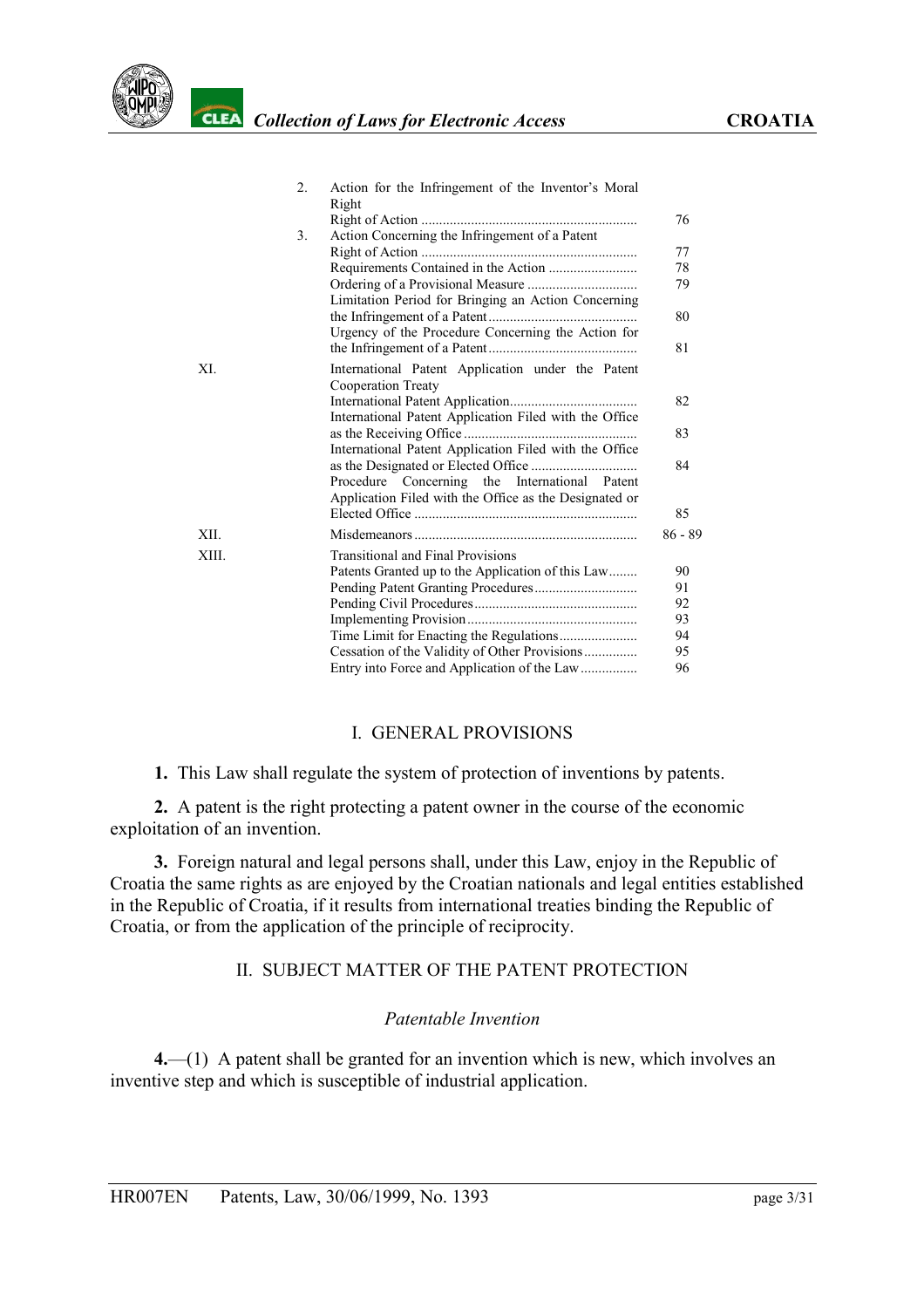(2) The following in particular shall not be considered to be the inventions within the meaning of paragraph (1) of this Article:

1. discoveries, scientific theories and mathematical methods;

2. aesthetic creations;

3. rules, instructions or methods for performing mental activity, playing games or doing business;

4. presentations of information, defined by the content itself of such information;

5. computer programs.

(3) The provisions referred to in paragraph (2) of this Article shall apply only to the extent to which the subject matter of a patent application is the indicated element or the activity as such.

(4) The patent protection shall exclude:

1. the inventions relating to animal breeds, and plant varieties, and essentially biological processes for the production of a plant or an animal, except for the inventions relating to microbiological processes and products resulting from such processes.

2. the inventions the publication or exploitation of which would be contrary to the public order or morality. The exploitation shall not be considered to be so contrary merely because it is prohibited by a legal provision.

### *Novelty of an Invention*

<span id="page-3-0"></span>**5.**—(1) An invention shall be new if it does not form part of the state of the art.

(2) The state of the art shall comprise everything made available to the public on the world level by means of a written or oral description, by use, or in any other way, prior to the filing date of the patent application.

(3) The state of the art shall also include the content of all patent applications as filed in the Republic of Croatia, the filing dates of which are earlier than the date of application referred to in paragraph (2) of this Article, and which were made available to the public only on, or after the date of filing the patent application, through the publication effected in the manner as provided in this Law.

**6.** An invention shall also be considered to be new if not more than six months prior to the filing date of the patent application it has formed part of the state of the art due to:

1. an evident abuse in relation to the patent applicant or his legal predecessor; or

2. the display at an official or officially recognized international exhibition in compliance with the Convention on International Exhibitions signed at Paris on November 22, 1928, and last revised on May 31, 1988, provided that the applicant indicates in the patent application, at the time of its filing, that the invention has been so displayed, and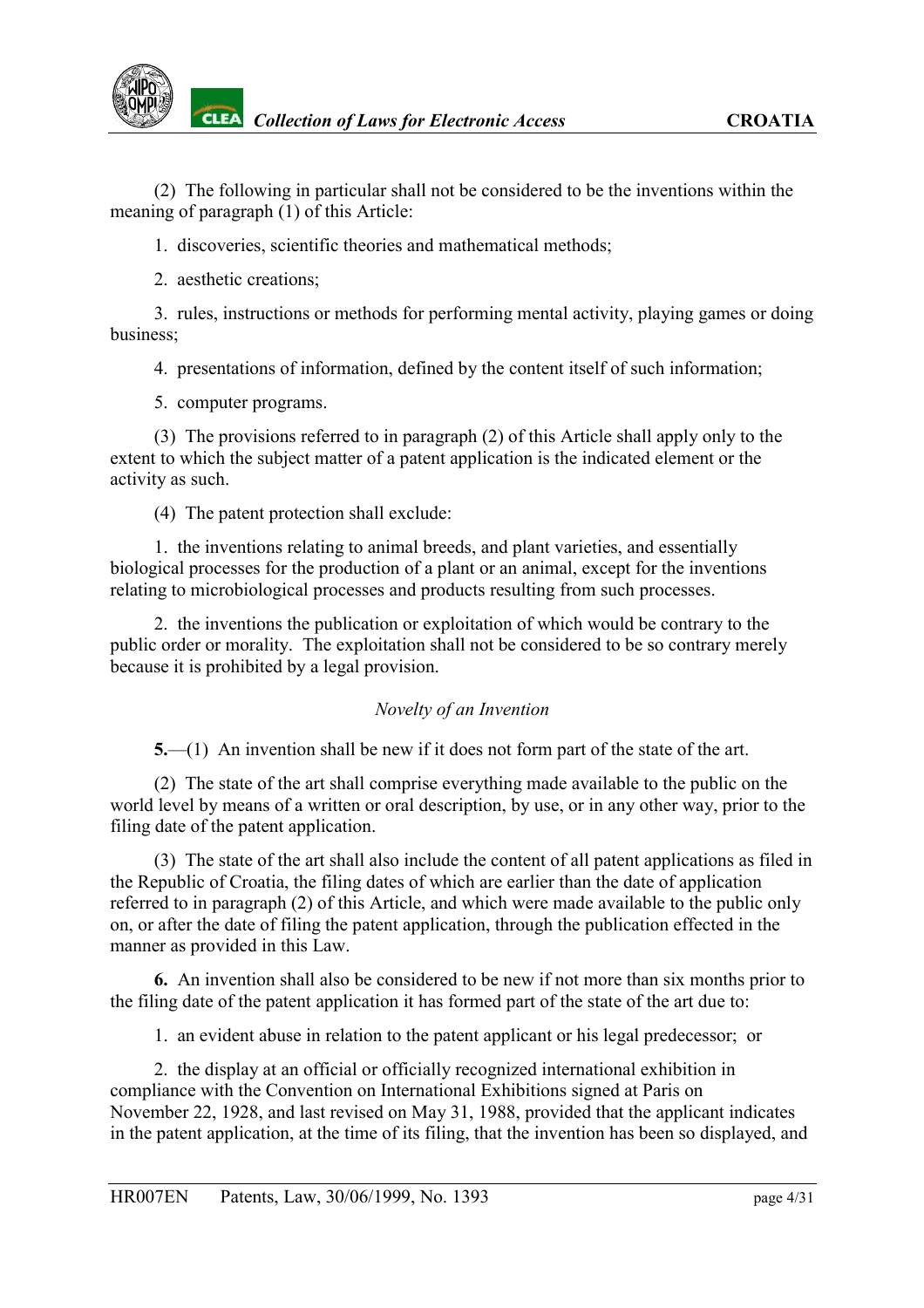

not later than within 4 months as from the filing date of the application, submits a corresponding certificate to that effect.

#### *Inventive Step*

<span id="page-4-0"></span>**7.**—(1) An invention shall involve an inventive step if, having regard to the state of the art, it is not obvious to a person skilled in the art.

(2) In deciding whether an invention involves an inventive step, the content of the applications referred to in Article 5, paragraph 3 of this Law shall not be taken into consideration.

#### *Industrial Applicability*

<span id="page-4-1"></span>**8.**—(1) An invention shall be industrially applicable if its subject matter can be manufactured or used in any kind of industry, including agriculture.

(2) Diagnostic or surgical methods or methods of treatment practiced directly on the alive human or animal body shall particularly not be regarded as industrially applicable inventions, except for the products, in particular substances or compositions used in such methods.

### III. RIGHT TO THE ACQUISITION OF A PATENT

#### *Persons Entitled to Acquire a Patent for an Invention*

<span id="page-4-2"></span>**9.**—(1) The right to a patent shall belong to the inventor or his successor in title.

(2) If the invention has been created jointly by several inventors, the right to a joint patent shall belong to the inventors or their successors in title.

#### *Inventor*

<span id="page-4-3"></span>**10.**—(1) An inventor shall be the person who has created an invention in the course of his creative work.

(2) The person who has contributed to the creation of an invention by providing only technical assistance shall not be considered to be the inventor.

(3) The inventor shall have the moral right to be indicated as such in the patent application, in all the documents issued in relation to the grant of a patent, and in the Office register of applications and register of patents.

(4) The inventor's moral right shall not be transferable.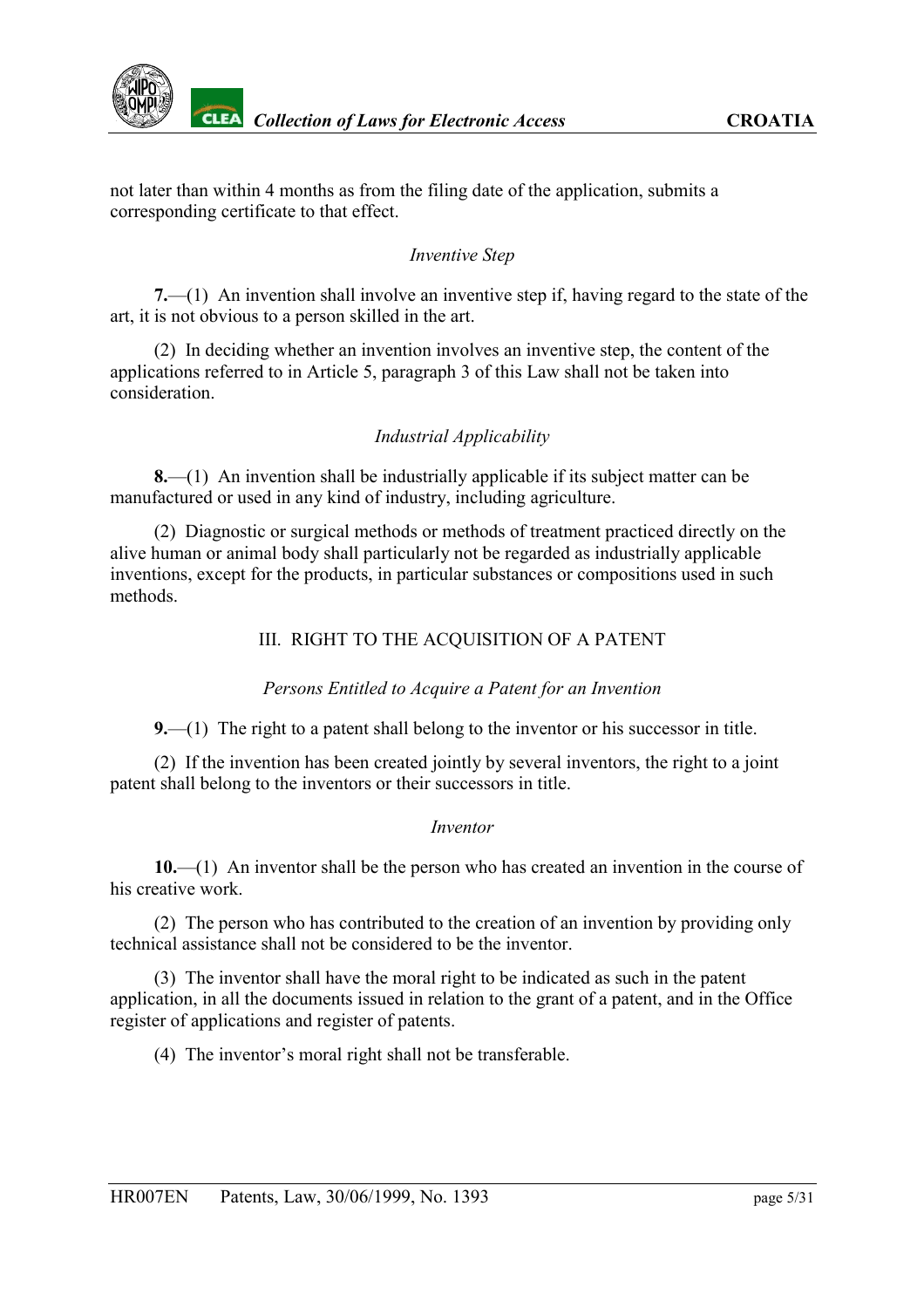*Inventor's Successor in Title*

<span id="page-5-0"></span>**11.**—(1) The inventor's successor in title shall be the legal or natural person entitled to acquire a patent by virtue of the law, legal business or inheritance.

(2) An employer shall be considered to be the inventor's successor in title where, by virtue of the law or the working contract, he has the right to acquire a patent for the invention created under the inventor's employment.

## IV. PATENT GRANTING PROCEDURE

### **1. Common Procedural Provisions**

<span id="page-5-1"></span>**12.**—(1) The State Intellectual Property Office (hereinafter: the Office) shall carry out the administrative patent granting procedure and other administrative and professional matters concerning the protection of an invention by a patent.

(2) Administrative decisions made by the Office shall not be subject to any appeal, but an administrative lawsuit may be instituted.

## *Fees and Procedural Charges*

<span id="page-5-2"></span>**13.**—(1) The acquisition and maintenance of a patent shall be subject to the payment of administrative fees and procedural charges in compliance with the special provisions.

(2) If the administrative fees and procedural charges are not paid in the course of the patent granting procedure, the patent application shall be rejected, whereas in the case of non-payment of administrative fees and procedural charges for the maintenance of a patent, such right shall lapse.

## **2. Patent Application**

### *Institution of the Patent Granting Procedure*

<span id="page-5-3"></span>**14.**—(1) The patent granting procedure shall be instituted by filing to the Office a submission containing a request for the grant of a patent and other relevant elements provided by this Law (hereinafter: a patent application).

(2) The manner of filing a patent application shall be specified by the regulation enacted by virtue of this Law.

### *Unity of the Invention*

<span id="page-5-4"></span>**15.**—(1) As a rule, each invention shall be filed as a separate patent application.

(2) By one patent application the patent grant for several inventions may be applied for, only if such inventions are so linked as to form a single inventive concept.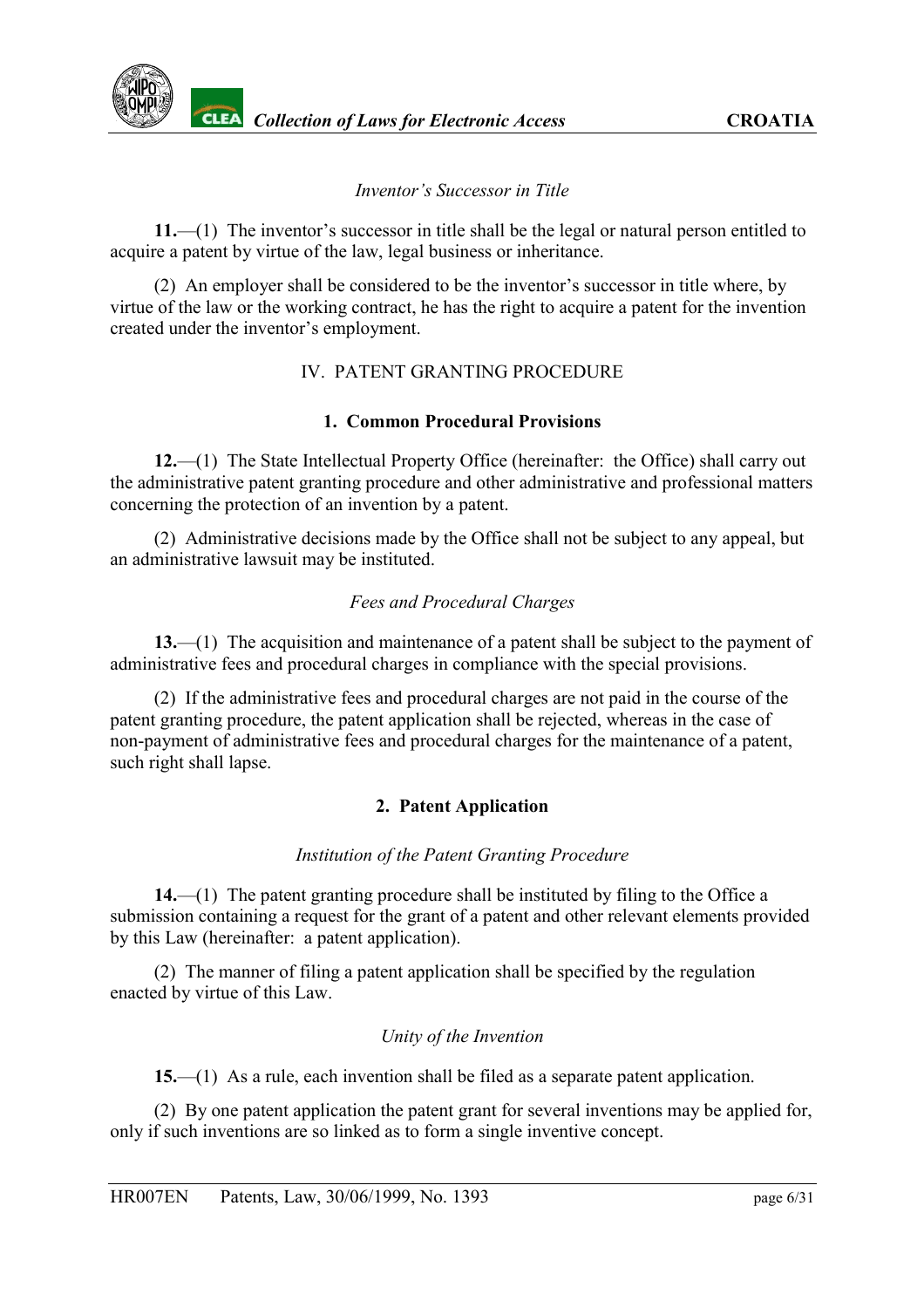

#### *Language and Script of a Patent Application*

<span id="page-6-0"></span>**16.**—(1) A patent application shall be drafted in the Croatian language and in the Latin script.

(2) If the application has been drafted in the foreign language, a translation of the application into the Croatian language shall be filed to the Office.

#### *Content of a Patent Application*

<span id="page-6-1"></span>**17.**—(1) A patent application shall contain:

- 1. a request for the grant of a patent;
- 2. a description of the invention;
- 3. one or more claims for the protection of the invention (hereinafter: claims);
- 4. any drawings referred to in the description or the claims;

5. an abstract of an invention.

(2) A request for the grant of a patent shall contain: an express indication that the grant of a patent is applied for, the title of the invention expressing the essence of the invention, and the indications concerning the applicant.

(3) A written declaration of the inventor in the case he doesn't want to be mentioned in the application shall be filed to the Office not later than within 4 months as from the filing date of the application.

(4) The patent application must disclose the invention in a manner sufficiently clear and precise for it to be carried out by a person skilled in the art.

(5) If the invention relates to a viable biological material which cannot be disclosed in a manner enabling it to be carried out by a person skilled in the art, the application must be accompanied by the proof to the effect that the sample of such material has been deposited with the competent institution not later than on the filing date of the patent application.

(6) The competent institution referred to in paragraph (5) of this Article shall be considered to be the institution which complies with the requirements prescribed by the Budapest Treaty on the International Recognition of the Deposit of Microorganisms for the Purposes of Patent Procedure of April 28, 1997.

(7) The claims shall define the subject matter the protection of which is applied for. They shall be clear and concise and fully supported by the description. Patent claims may be independent and dependent. The independent claims shall contain essential characteristics of an invention. The dependent claims shall contain specific characteristics of the invention defined in the independent or other dependent claim.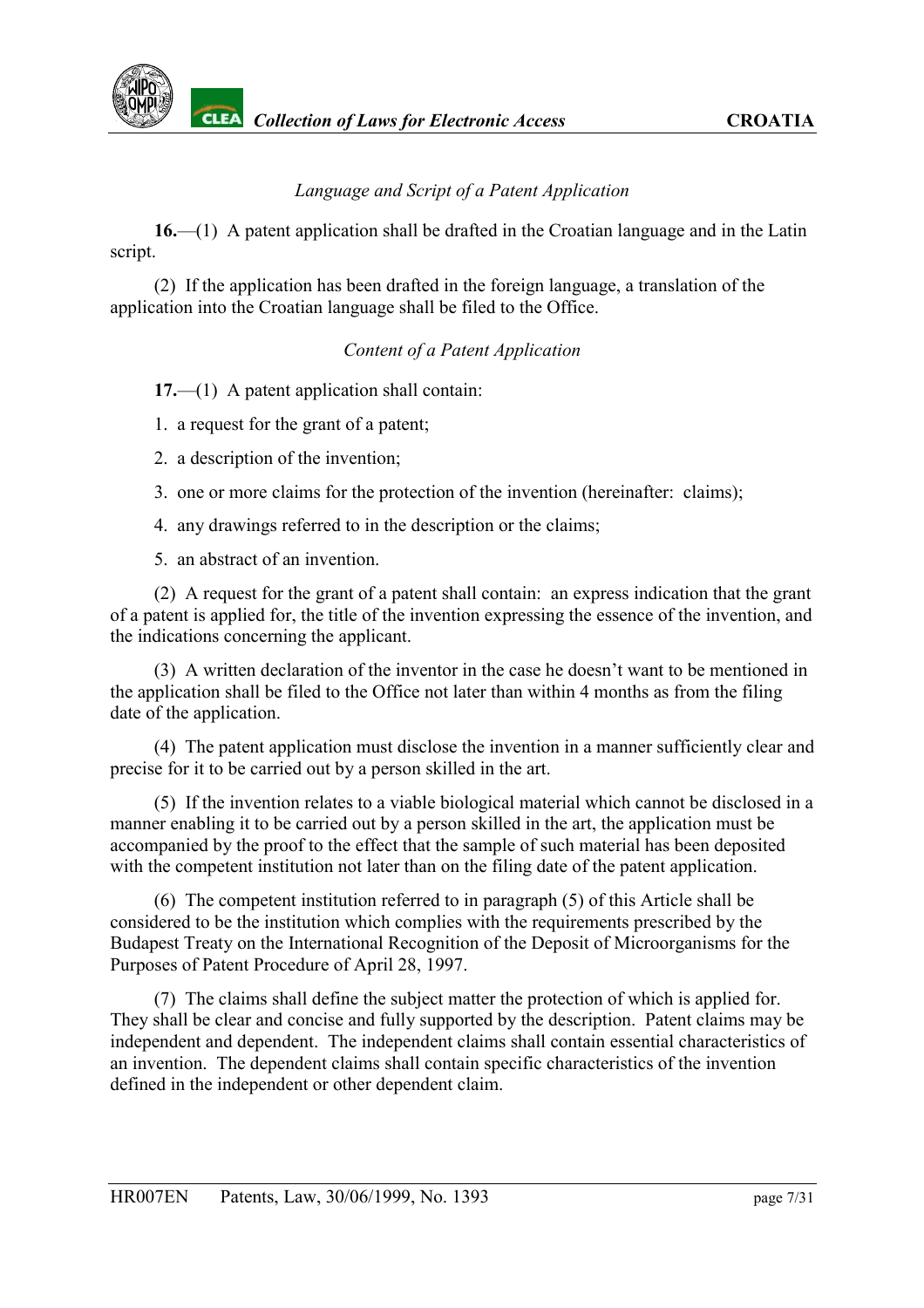(8) The abstract shall be the short summary of the essence of an invention serving exclusively for the purpose of technical information.

(9) The content, and the manner of drafting particular elements of the patent application shall be defined by the regulation enacted by virtue of this Law.

<span id="page-7-0"></span>*Content of a Patent Application Necessary for the Filing Date to be Accorded*

**18.** The accordance of the filing date of the patent application shall require that on such a date the application contains:

1. express indication that the grant of a patent is applied for;

2. the name or the company name respectively, and the residence or the business seat respectively of the applicant;

3. the description of an invention and one or more patent claims, even though such description and claims do not comply with the requirements prescribed by this Law and the regulation enacted by virtue of this Law.

## **3. Priority Right**

### *Concept of Priority*

<span id="page-7-1"></span>**19.**—(1) If the same invention has been created by two or more inventors independently of each other, the priority concerning the right to the patent grant shall belong to the applicant whose patent application has the earliest filing date.

(2) The priority shall be in effect as from the date of filing the application to the Office, except where the requirements for the grant of priority right referred to in Articles 20 and 21 have been complied with.

### *Requirements for the Grant of Priority Right*

<span id="page-7-2"></span>**20.**—(1) Any legal or natural person who has filed in any member State of the Paris Union for the Protection of Industrial Property (hereinafter: the Paris Union) a correct application for any kind of the protection for inventions, or her/his successor in title, shall be granted in the Republic of Croatia, the right of priority as from the date of filing the first application to the member State of the Paris Union, or to an international organization, provided that the application for the same invention is filed to the Office within twelve months, and that the right of priority is claimed.

(2) The correct application referred to in paragraph (1) of this Article shall be considered to be the application the filing date of which is accorded in compliance with the national law of the member State of the Paris Union in which it was filed, or in compliance with the international treaty concluded among the States party to that Union, whatever may be the outcome thereof.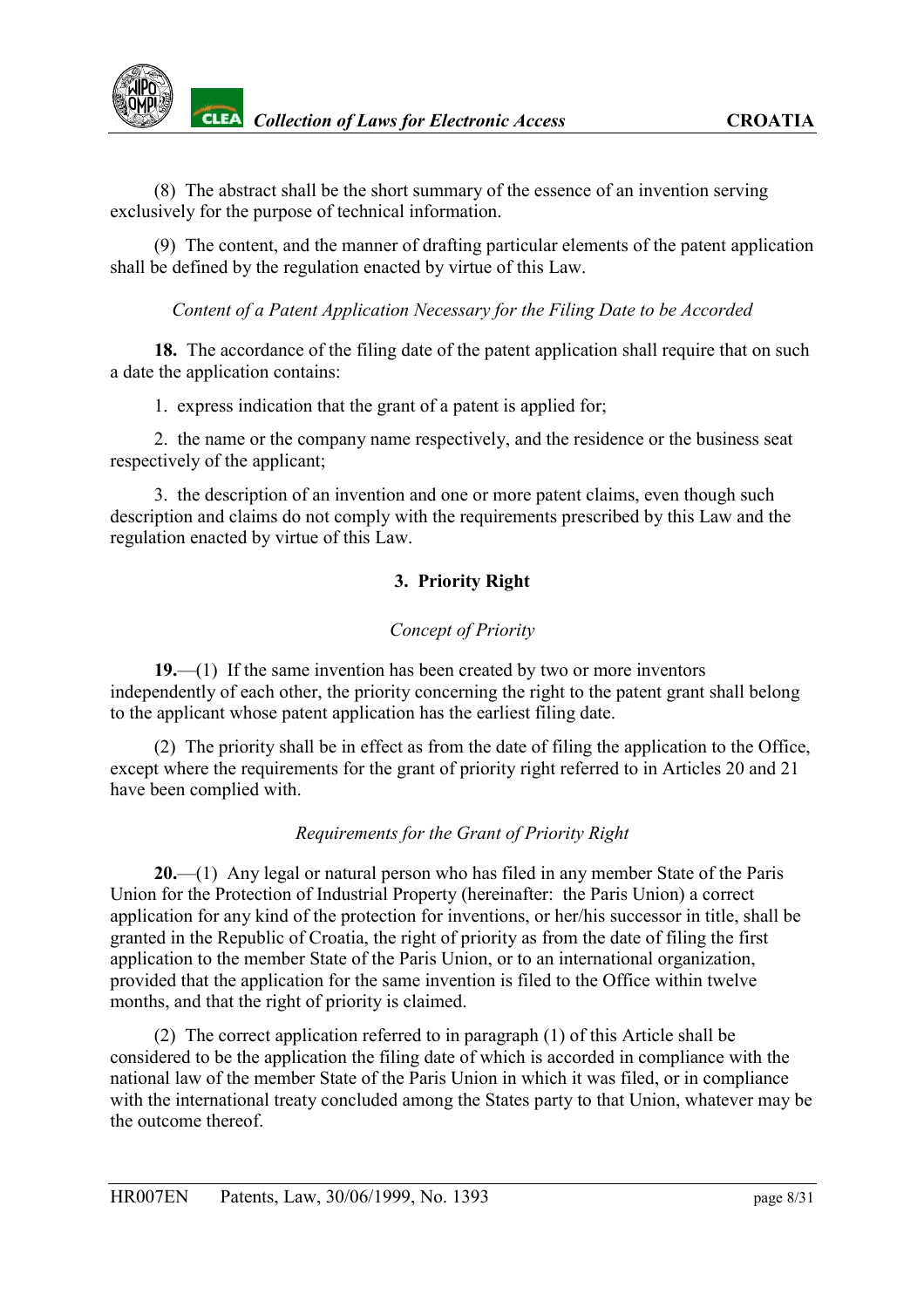### *Priority Claim*

<span id="page-8-0"></span>**21.** The patent applicant intending to take advantage of the priority right referred to in Article 20 of this Law in the Republic of Croatia, shall file to the Office:

1. a priority claim containing essential data concerning the first application the priority of which is claimed (application number and filing date, the State in which, or the intergovernmental organization to which the application was filed), not later than up to the expiration of the period of two months as from the date of filing the application in the Republic of Croatia.

2. a copy of the first application certified by the competent authority of the State in which, or the international organization with which it was filed, not later than up to the expiration of the period of three months as from the filing date of a priority claim.

### *Multiple Priority Claim*

<span id="page-8-1"></span>**22.** The patent applicant may, subject to the requirements referred to in Article 21 of this Law, claim multiple priority right on the basis of several earlier applications filed in one or more of the member States of the Paris Union.

#### *Characteristics of the Invention to which the Priority Claim is Relating to*

<span id="page-8-2"></span>**23.**—(1) The priority claim shall relate only to such characteristics of the invention which are contained in the first application or applications the priority of which is claimed.

(2) If certain characteristics of the invention do not appear among the claims contained in the first application or applications respectively, for the grant of priority right it shall be sufficient that the application elements as a whole specifically disclose all such characteristics.

### *Date of the Granted Priority Right*

<span id="page-8-3"></span>**24.** If the right of priority is granted, the date of granted priority shall be taken as the date of filing the patent application to the Office, when applying provisions referred to in Article 5, paragraphs (2) and (3) and Article 19 paragraph (1) of this Law.

> *Computation of Time Limits in the Case of Granting Multiple Priority Right*

<span id="page-8-4"></span>**25.** If multiple priority right is granted, the time limits which, under this Law, run from the date of granted priority, shall be computed as from the earliest date of the multiple priority right.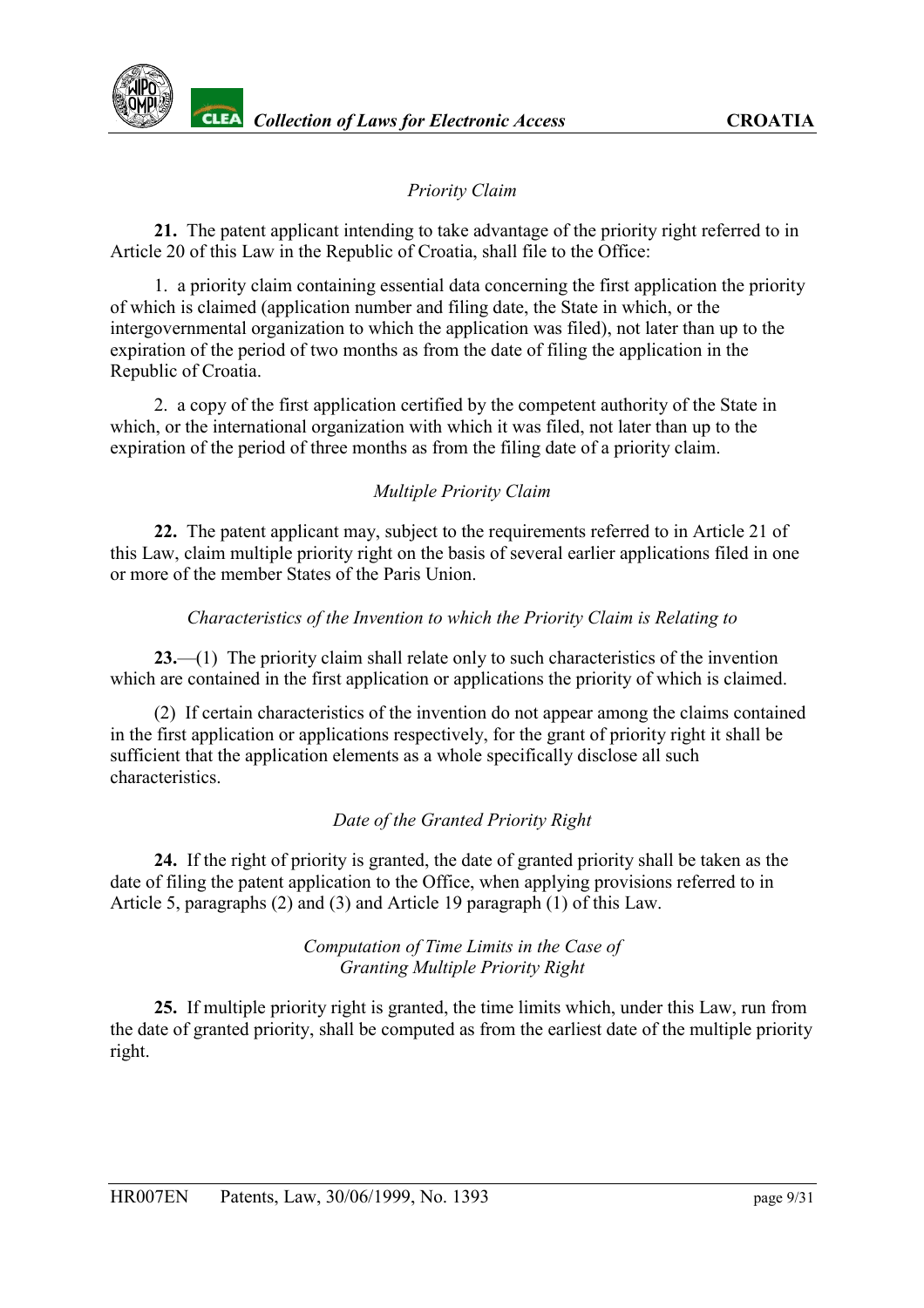### **4. Course of the Procedure as from the Receipt of the Patent Application up to the Publication Thereof**

### *Examination of the Patent Application After its Receipt*

<span id="page-9-0"></span>**26.**—(1) After receiving a patent application the Office shall examine whether:

1. the application complies with the requirements for the accordance of the filing date referred to in Article 18 of this Law;

2. the administrative fee and the procedural charges for filing the application are paid in compliance with Article 13 of this Law;

3. the translation of the application in the Croatian language is filed, if the application has been drafted in the foreign language;

4. the drawings referred to in Article 17, paragraph (1), subparagraph 4, have been filed.

(2) If the application doesn't comply with the requirements for the accordance of the filing date referred to in Article 18 of this Law, the Office shall invite the applicant to correct the deficiencies expressly indicated in the invitation, within 30 days as from the day of receipt of the invitation.

(3) If the applicant doesn't comply with the Office invitation within the time limit referred to in paragraph (2) of this Article, the patent application shall be rejected by a decision.

(4) If the applicant corrects the deficiencies within the time limit referred to in paragraph (2) of this Article, the Office shall issue a decision whereby the date of receipt of the required corrections shall be accorded as the filing date of the patent application.

(5) Where a patent application refers to the drawings which are not included in the application, the Office shall notify the applicant that he may file them within the prescribed time limit. If the applicant complies with the Office notification, it shall be considered that the filing date is the date on which the drawings have been received by the Office. Otherwise, any reference to the drawings shall be considered to be nonexistent.

(6) The Office shall invite the applicant who has not submitted the proof of payment of the administrative fee and procedural charges, or the translation of the patent application into the Croatian language, to correct the respective deficiencies within sixty days as from the day of receipt of the invitation.

(7) On the reasoned request of the applicant, the Office may extend the time limit referred to in paragraph (6) of this Article, for a time period considered to be justified.

(8) If the applicant doesn't comply with the invitation referred to in paragraph (6) of this Article, the patent application having the accorded filing date shall be considered to be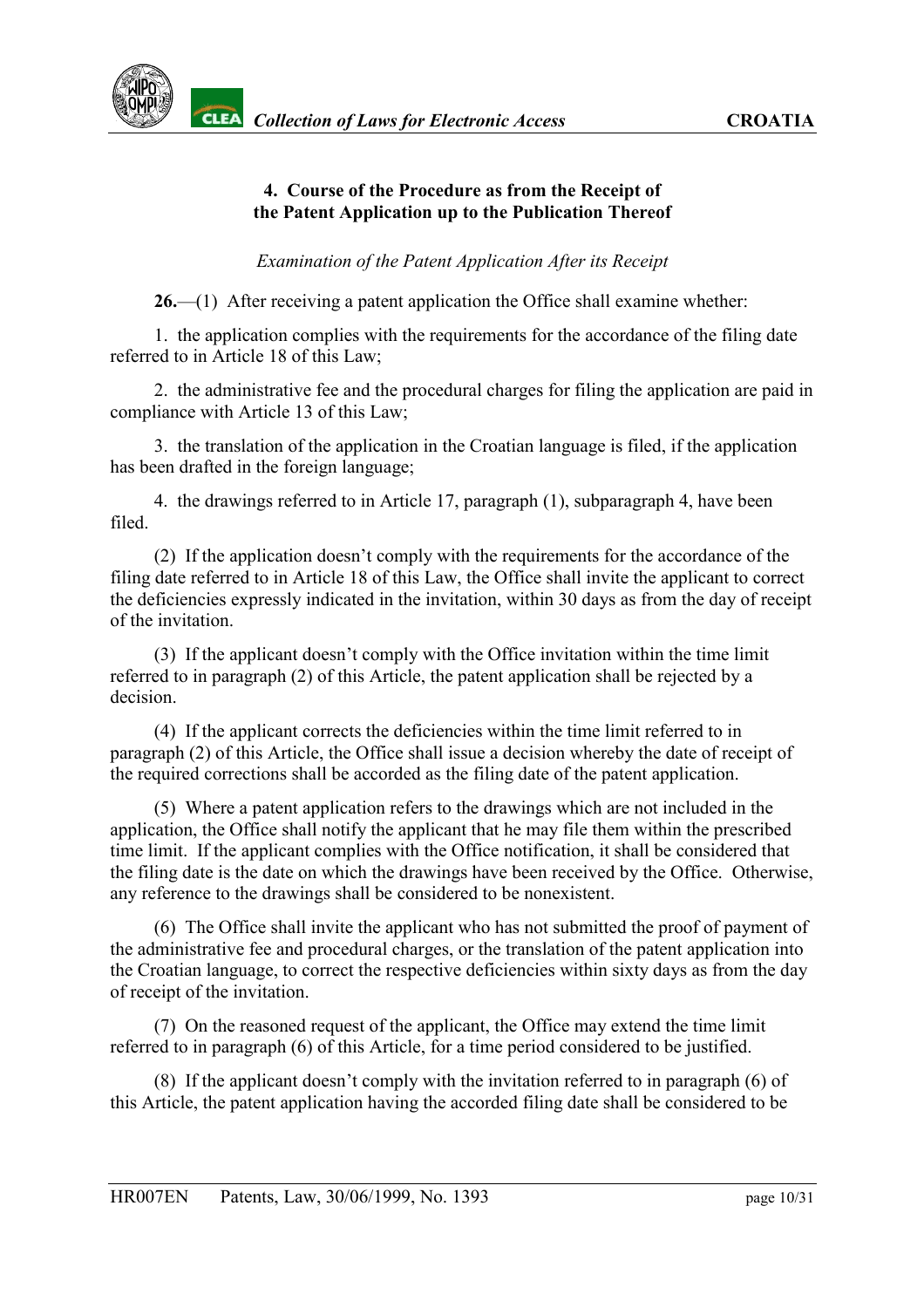

withdrawn and the Office shall issue a decision on the suspension of the patent granting procedure.

#### *Entry of the Patent Application into the Register of Patent Applications*

<span id="page-10-0"></span>**27.**—(1) A patent application to which the filing date has been accorded by a decision shall be entered into the register of patent applications kept by the Office.

(2) The content of the register of patent applications and the manner of keeping it shall be prescribed by the regulation enacted by virtue of this Law.

### *Priority Certificate*

<span id="page-10-1"></span>**28.**—(1) On the request of the applicant, the Office shall issue a certificate of the right of priority acquired on the basis of the filing date of the patent application, accorded in compliance with the provisions of Article 26 of this Law.

(2) The requirements for and the method of issuing the certificate referred to in paragraph (1) of this Article, as well as the content thereof shall be defined by the regulation enacted by virtue of this Law.

### *Division of the Patent Application*

<span id="page-10-2"></span>**29.**—(1) The applicant may divide the subject matter of the patent application having the accorded filing date (the original application) into two or more applications and on the basis of each of them shall carry out a separate procedure.

(2) The division of the original patent application shall be allowed up to the decision concerning the request for the grant of a patent.

(3) The patent application resulting from the division of the original application (a divisional application) shall maintain the filing date of the original application and, if having grounds therefor, shall enjoy the priority thereof.

#### *Amendments of the Patent Application*

<span id="page-10-3"></span>**30.** The patent application to which the filing date has been accorded shall not be subsequently amended by extending the subject matter the protection of which is applied for.

#### *Prerequisits for the Publication of a Patent Application*

<span id="page-10-4"></span>**31.**—(1) The examination of prerequisits for the publication of a patent application shall establish whether the application complies with the following requirements:

1. does it contain all the elements referred to in Article 17 of this Law drafted in a prescribed manner, and necessary attachments prescribed by this Law;

2. whether the inventor is mentioned;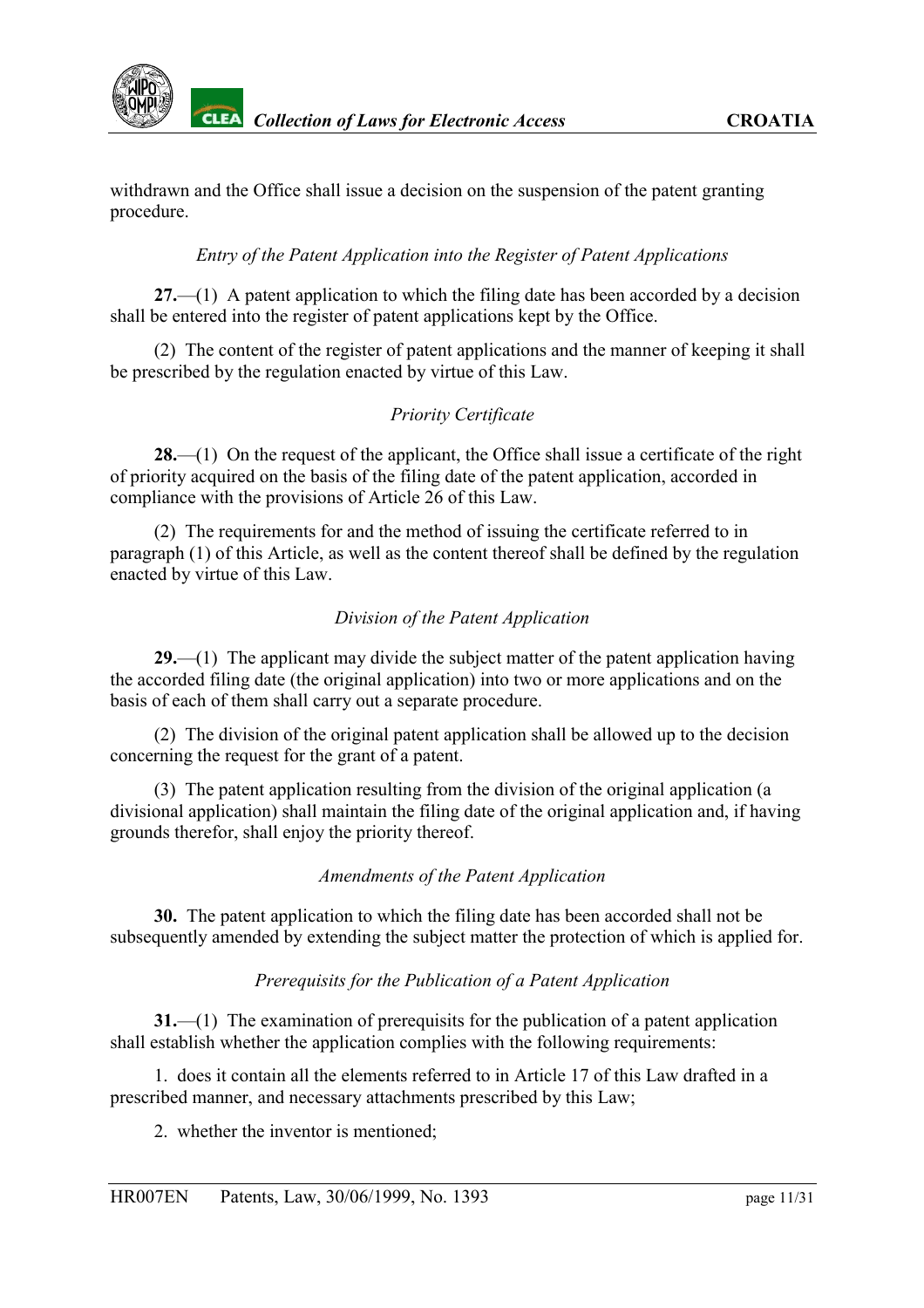3. whether a proper priority claim has been filed within the meaning of Article 21 of this Law, if the priority right is claimed;

4. is the applicant, who is the foreign natural or legal person, represented by the patent agent entered into the register of agents kept by the Office;

5. does the application, at first sight, complies with the rule on the unity of invention referred to in Article 15 of this Law;

6. whether the subject matter of the application is, at first sight, patentable within the meaning of Article 4, paragraphs (2) and (4), and Article 8 of this Law.

(2) If the examination establishes that the requirements referred to in paragraph (1) of this Article are not complied with, the Office shall invite the applicant to correct deficiencies expressly indicated in the invitation within the reasonable time limit. This time limit shall not be less than 30 days and shall not exceed 90 days as from the date of receipt of the invitation.

(3) On the reasoned request of the applicant the Office may extend the time limit referred to in paragraph (2) of this Article for a period which it considers to be justified.

(4) If the applicant doesn't correct the deficiencies referred to in paragraph (2) of this Article within the prescribed time limit, the Office shall issue a decision on the rejection of the patent application.

(5) The Office shall issue a decision on the refusal of the request for the grant of a patent if the application has been filed for an invention which is not patentable within the meaning of Article 4, paragraphs (2) and (4), or Article 8 of this Law.

(6) If the applicant doesn't comply with the invitation referred to in paragraph (2) of this Article, the Office shall not grant the priority right.

### **5. Publication of a Patent Application**

#### *Manner and Content of the Publication of a Patent Application*

<span id="page-11-0"></span>**32.**—(1) A patent application complying, according to the examination, with all the requirements referred to in Article 31 of this Law, the decision to that effect being issued by the Office shall be, subject to the payment of the administrative fee and procedural charges for the publication, published in the Office official gazette after the expiration of 18 months as from its filing date, or from the date of granted priority respectively.

(2) The patent application referred to in paragraph (1) of this Article may be, on the request of the applicant, published even before the expiration of the said time limit, but not before the expiration of 3 months as from the date of its filing to the Office.

(3) The publication of a patent application shall comprise the publication of an abstract, a characteristic figure of the drawings, if any, and bibliographic indications as specified by the regulation enacted by virtue of this Law.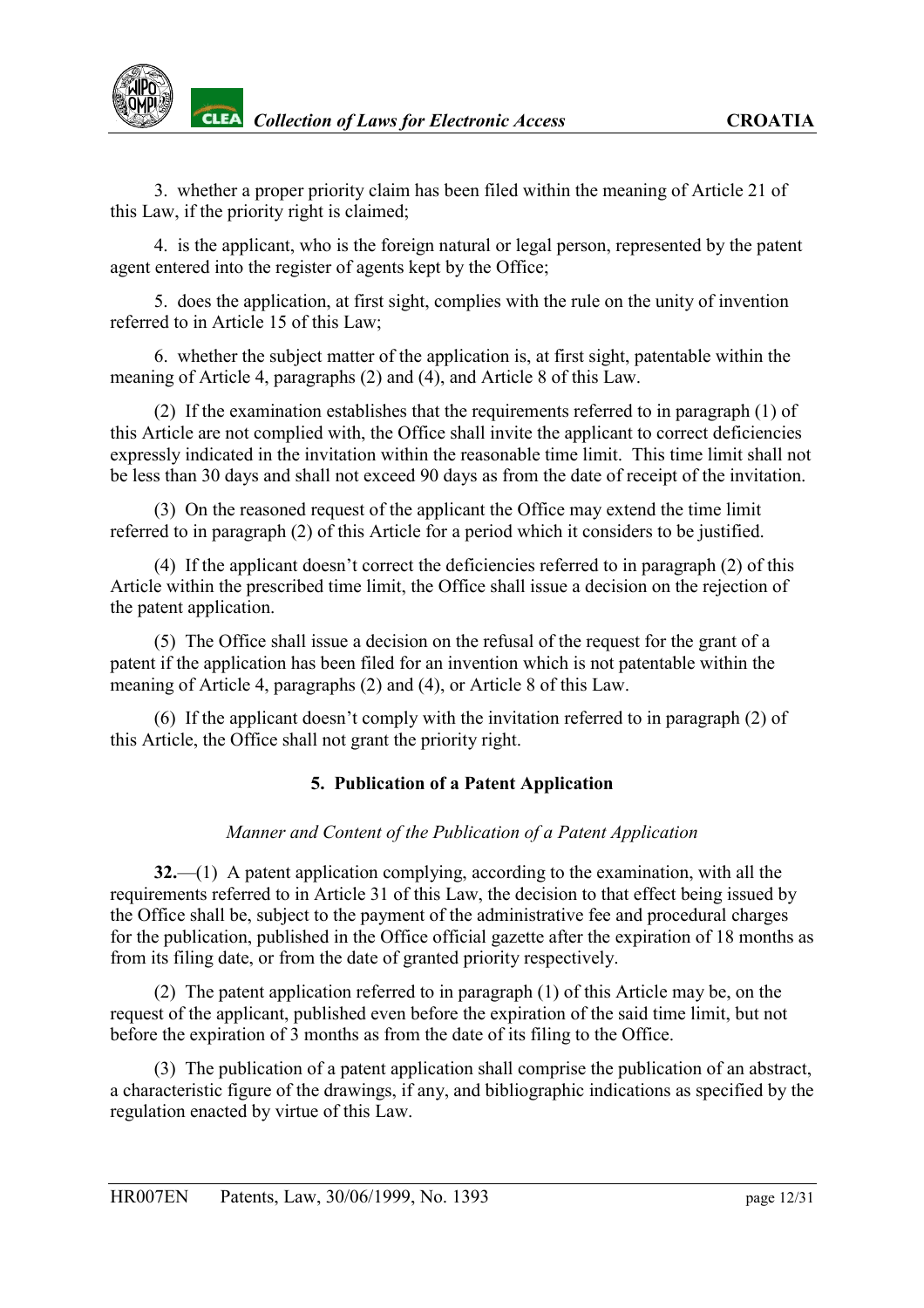(4) The published patent application shall become available to the public.

## **6. Course of the Procedure as from the Publication of the Patent Application up to the Grant of a Patent**

# *Request for the Grant of a Patent*

<span id="page-12-0"></span>**33.**—(1) After the publication of a patent application in the Office official gazette, the applicant may, within 6 months as from the date of publication, file one of the requests for the examination of the requirements for the grant of a patent:

1. a request for the grant of a patent on the basis of the substantive examination of a patent application; or

2. a request for the grant of a patent on the basis of the submitted results of the substantive examination of a patent application; or

3. a request for the grant of a patent without the substantive examination of a patent application (hereinafter: consensual patent).

(2) If, within the prescribed time limit, the request referred to in paragraph (1) is not filed, or the administrative fee and the procedural charges have not been paid in compliance with Article 13 of this Law, the patent application shall be considered to be withdrawn, and the Office shall issue a decision on the suspension of the procedure for the grant of the patent.

### *Grant of a Patent on the Basis of the Substantive Examination of a Patent Application*

<span id="page-12-1"></span>**34.**—(1) The substantive examination of a patent application shall establish whether an invention complies with all the requirements for the grant of the patent, i.e. whether the subject matter of the application:

1. is the invention which may be protected by a patent in compliance with Article 4, paragraphs  $(2)$ ,  $(3)$  and  $(4)$  of this Law;

2. is the invention which is disclosed in the application in the manner sufficiently clear and precise to be carried out by the person skilled in the art, in compliance with Article 17, paragraphs (4) of this Law;

3. is the invention which is in compliance with the rule on the unity of invention referred to in Article 14 of this Law;

4. is the invention which is new under Articles 6 and 7 of this Law, which includes an inventive step under Article 7 of this Law, and which is industrially applicable under Article 8 of this Law.

(2) The substantive examination of a patent application referred to in paragraph (1) of this Article may be carried out by the Office, completely or partially, through one of the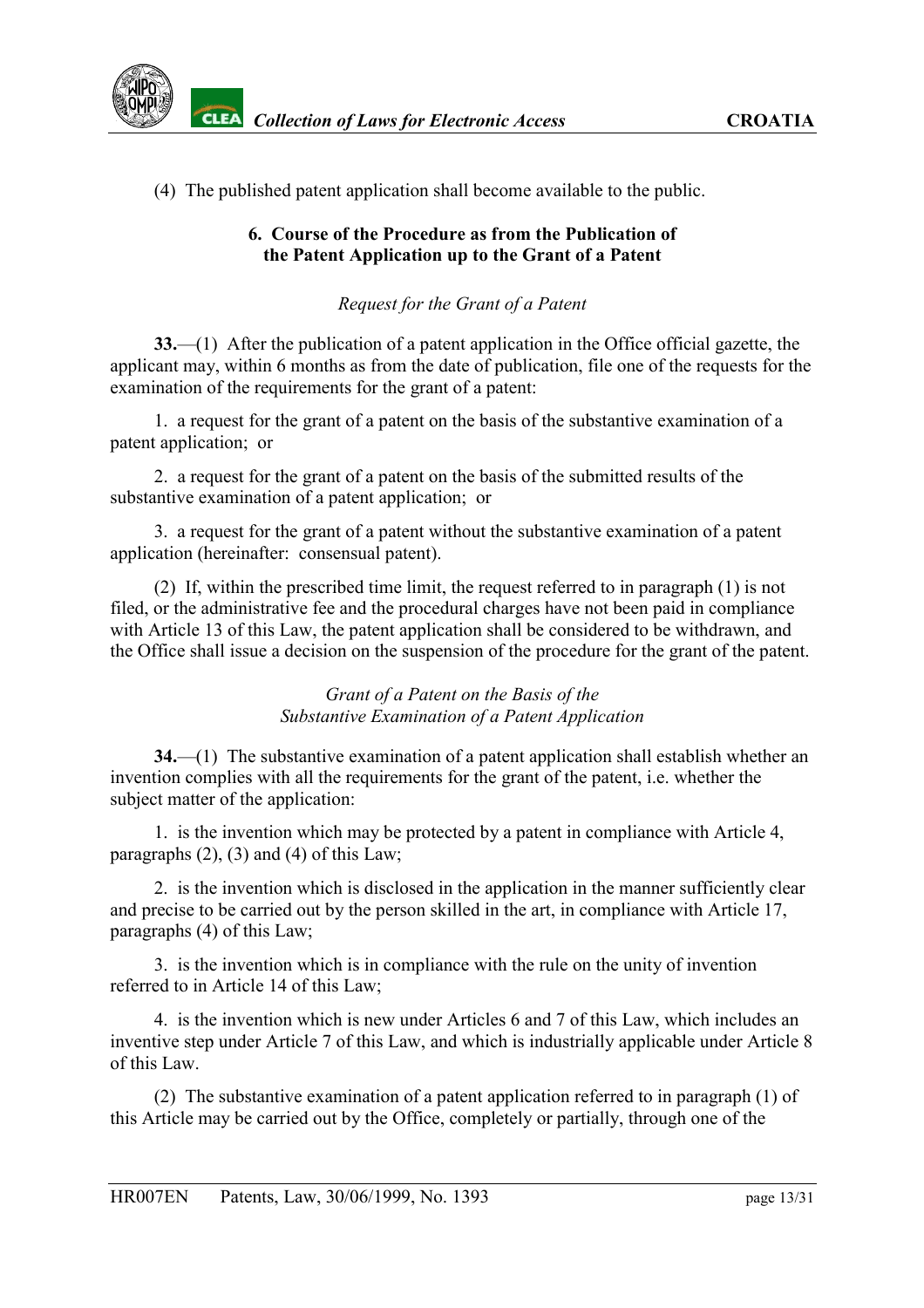national patent offices of other countries with which it has concluded a cooperation agreement.

(3) The applicant who has filed the patent application for the protection of the same invention also to one of the national patent offices of other countries, may file to the Office the results of substantive examination translated into the Croatian language.

> *Grant of a Patent on the Basis of the Submitted Results of the Substantive Examination*

<span id="page-13-0"></span>**35.**—(1) A request for the grant of a patent by accepting results of the substantive examination in compliance with Article 33, paragraph (1), subparagraph 2 of this Law, may be filed only in case where the patent application for the same invention has been filed with one or more elected offices.

(2) The elected offices referred to in paragraph (1) of this Article shall be, as a rule, national and international offices which, by virtue of Article 16 or 32 respectively, of the Patent Cooperation Treaty, have the status of the International Searching Authority or International Preliminary Examining Authority respectively, with which, at the time of filing the request referred to in Article 33, paragraph (1), subparagraph 2, the Office has the cooperation agreement already signed.

**36.**—(1) The applicant referred to in Article 35 paragraph (1) of this Law shall enclose to the request a signed statement to the effect that he will furnish the translations of the results of the substantive examination carried out by one or more elected offices within 6 months as from the day of the availability thereof, and not more than within 5 years as from the date of filing the application to the elected office.

(2) On the reasoned request of the applicant and the evidence furnished, the Office may extend the time limit referred to in paragraph (1) of this Article, for not more than 3 months after the termination of the procedure for the substantive examination carried out by the elected office, the results of which shall be filed with the Office.

(3) If the applicant doesn't furnish the translation of the results of the substantive examination carried out by the elected office, which shall be sufficient for the Office to make a decision concerning a request for the grant of the patent, the patent application shall be considered to be withdrawn, and the Office shall issue a decision on the suspension of the procedure.

**37.** The content and the form of filing the request referred to in Article 33, paragraph (1) of this Law shall be specified by the regulation enacted by virtue of this Law.

**38.**—(1) The Office shall issue a decision concerning the request for the grant of a patent on the basis of acceptance of the results of the substantive examination of the requirements referred to in Article 34, paragraph (1) of this Law, and on the basis of additional examinations.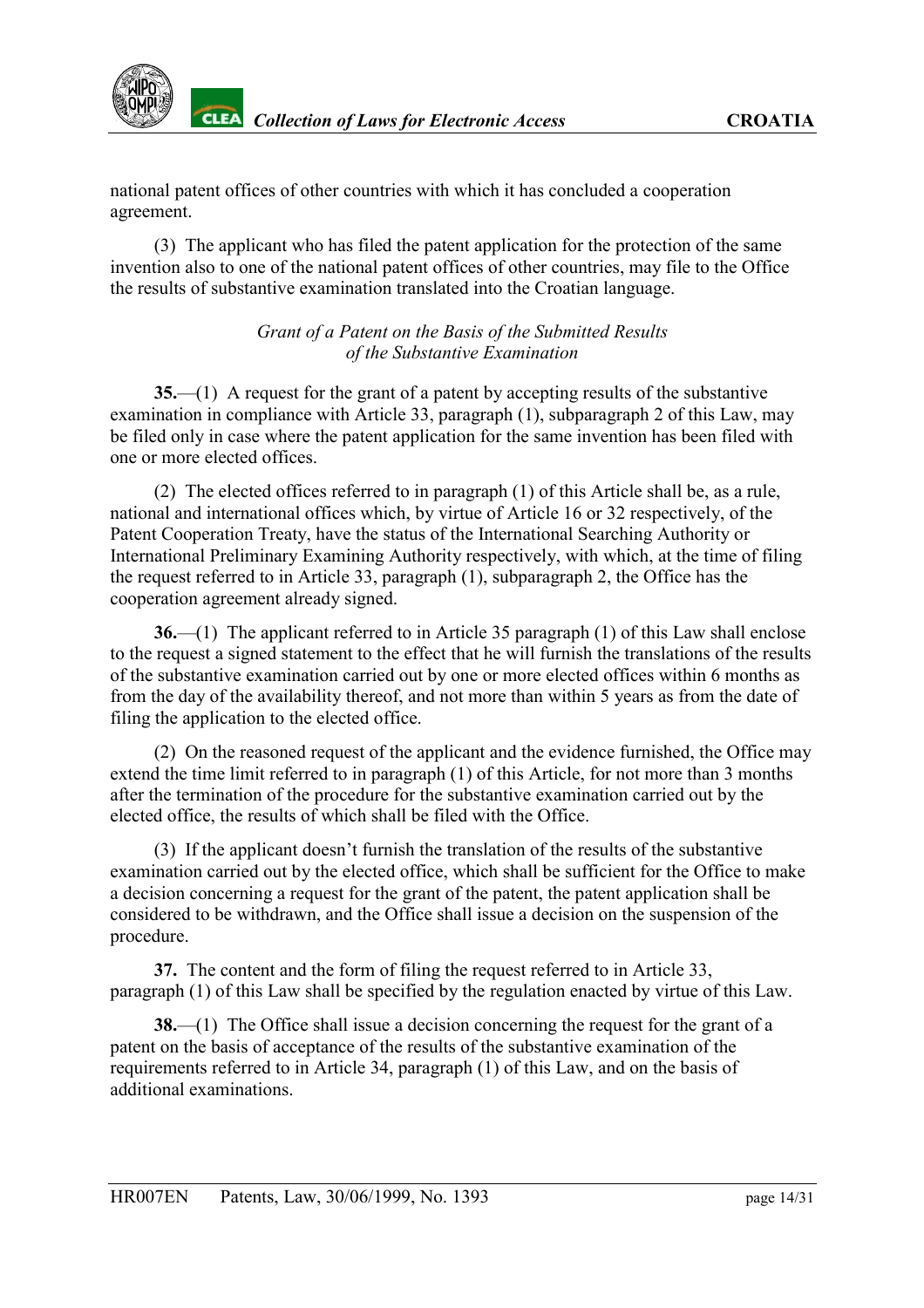(2) The additional examination of a patent application shall establish whether the invention complies with the requirements for the grant of a patent i.e. whether the subject matter of the application is:

1. the invention which is patentable in compliance with Article 4, paragraph (4), subparagraph 1, and which is morally allowed in compliance with Article 4, paragraph (4), subparagraph 2 of this Law;

2. the invention which is new with regard to all of the patent applications filed earlier to the Office in compliance with Article 5, paragraph (3) of this Law;

3. the invention in relation to which the sufficient data have been furnished for the evaluation of compliance with all the requirements referred to in Article 34, paragraph (1) of this Law.

## *Consensual Patent*

<span id="page-14-0"></span>**39.**—(1) A request for the grant of a patent without substantive examination of a patent application in compliance with Article 33, paragraph (1), subparagraph 3 of this Law shall be published in the Office official gazette within three months as from its filing date.

(2) The manner and the content of the publication in compliance with paragraph (1) of this Article shall be prescribed by the regulation enacted by virtue of this Law.

### *Opposition to the Grant of a Consensual Patent*

<span id="page-14-1"></span>**40.**—(1) After the publication of the request referred to in Article 39 of this Law, any legal or natural person may, within 6 months, file to the Office an opposition to the grant of a consensual patent, or a request for the substantive examination in compliance with Article 33, paragraph (1), subparagraph 1 of this Law.

(2) The opposition, or the request for the substantive examination referred to in paragraph (1) of this Article shall be accompanied by evidence on the payment of procedural charges for the opposition which shall be one third of the administrative procedural charges for the substantive examination, or administrative procedural charges for the substantive examination.

(3) The content of the opposition referred to in paragraph (1) of this Article shall be defined by the regulation enacted by virtue of this Law.

### *Procedure Concerning the Opposition to the Grant of a Consensual Patent*

<span id="page-14-2"></span>**41.** If the opposition has been filed on time, and if the administrative fee and procedural charges for the opposition are paid in compliance with Article 13 of this Law, the Office shall notify the opposition to the consensual patent applicant.

**42.**—(1) A consensual patent applicant may, within six months as from the receipt of the notification referred to in Article 41 of this Law, file a request for the grant of a patent on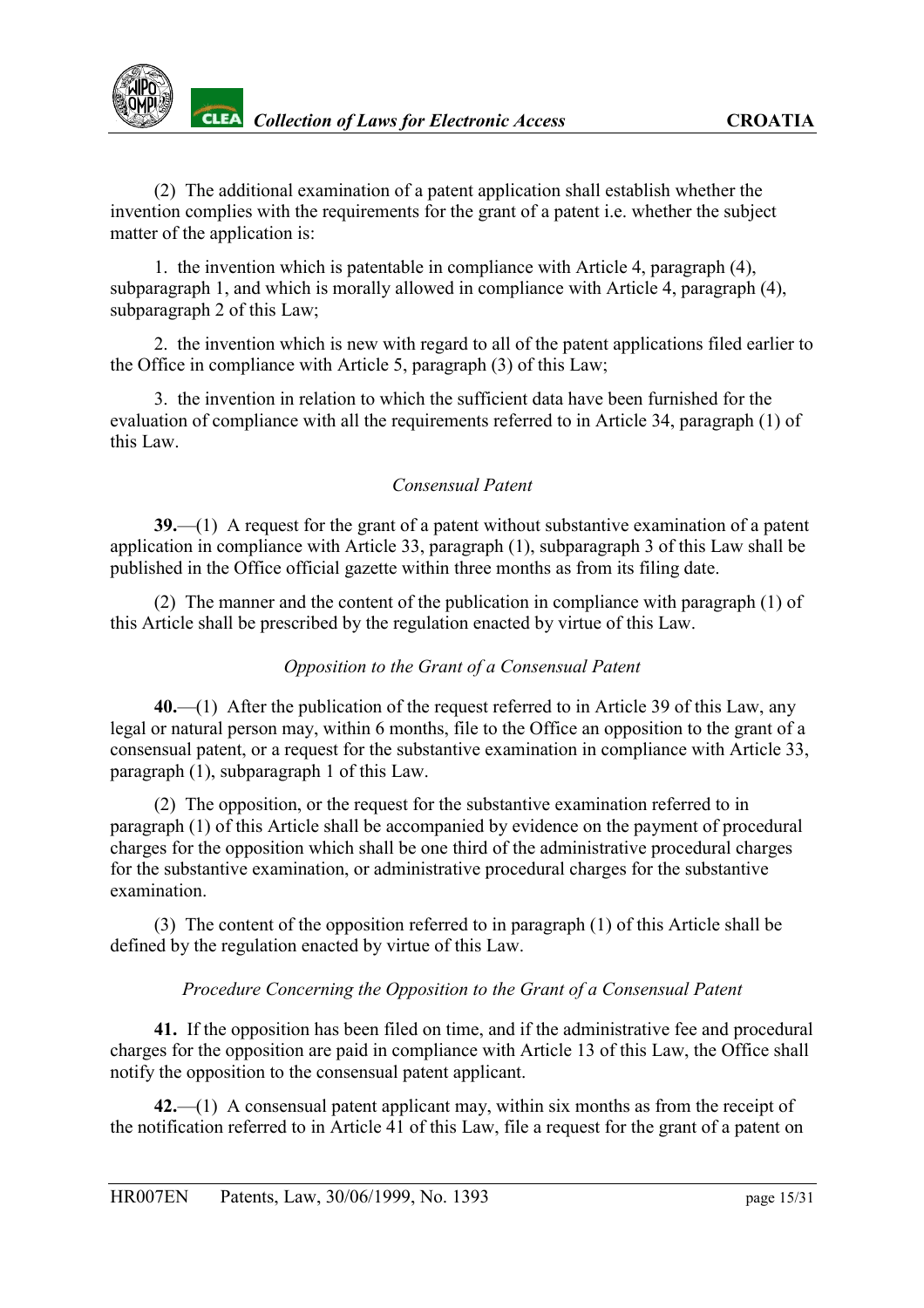the basis of the substantive examination procedure in compliance with Article 33, paragraph (1), subparagraph 1 of this Law, when he shall be required to pay the difference between the administrative fee for the opposition already paid and the administrative fee for the substantive examination.

(2) If the consensual patent applicant doesn't comply with paragraph (1) of this Article, the Office shall reject the patent application by a decision.

**43.** Any natural or legal person may file a request for the substantive examination in compliance with Article 33, paragraph (1), subparagraph 1, for the whole duration of a consensual patent, and it shall be carried out in compliance with Article 34, paragraph (1) of this Law, provided that the administrative fee and procedural charges have been paid in compliance with Article 13 of this Law.

### *Decision on the Refusal of a Request for the Grant of a Patent*

<span id="page-15-0"></span>**44.**—(1) If the substantive examination carried out in compliance with Article 34, paragraph (1) of this Law or the acceptance of the results of the substantive examination in compliance with Article 38 of this Law, has established that the subject matter of a patent application doesn't comply with the requirements for the grant of a patent, the Office shall, in the written notification, inform the patent applicant of the reasons due to which the patent shall not be granted, and shall invite him to comment, in a written form, on the specified reasons within the time limit, which shall not be less than 30 days and shall not exceed 90 days, as from the receipt of the invitation.

(2) On the reasoned request of the applicant the Office may extend the time limit referred to in paragraph (1) of this Article.

(3) If the patent applicant doesn't comply with the invitation referred to in paragraph (1) of this Article, the Office shall issue a decision on the refusal of the request for the grant of a patent.

#### *Decision on the Grant of a Patent*

<span id="page-15-1"></span>**45.**—(1) If it has been established that the filed patent application:

1. complies with all the requirements for the grant of a patent referred to in Article 34, paragraph (1) of this Law;

2. complies with the requirements for the grant of a patent referred to in Article 38 of this Law; and

3. that the opposition to the grant of a consensual patent in compliance with Article 40 of this Law has not been filed, the requirements for the grant of a patent have been complied with and the Office shall issue a decision to that effect.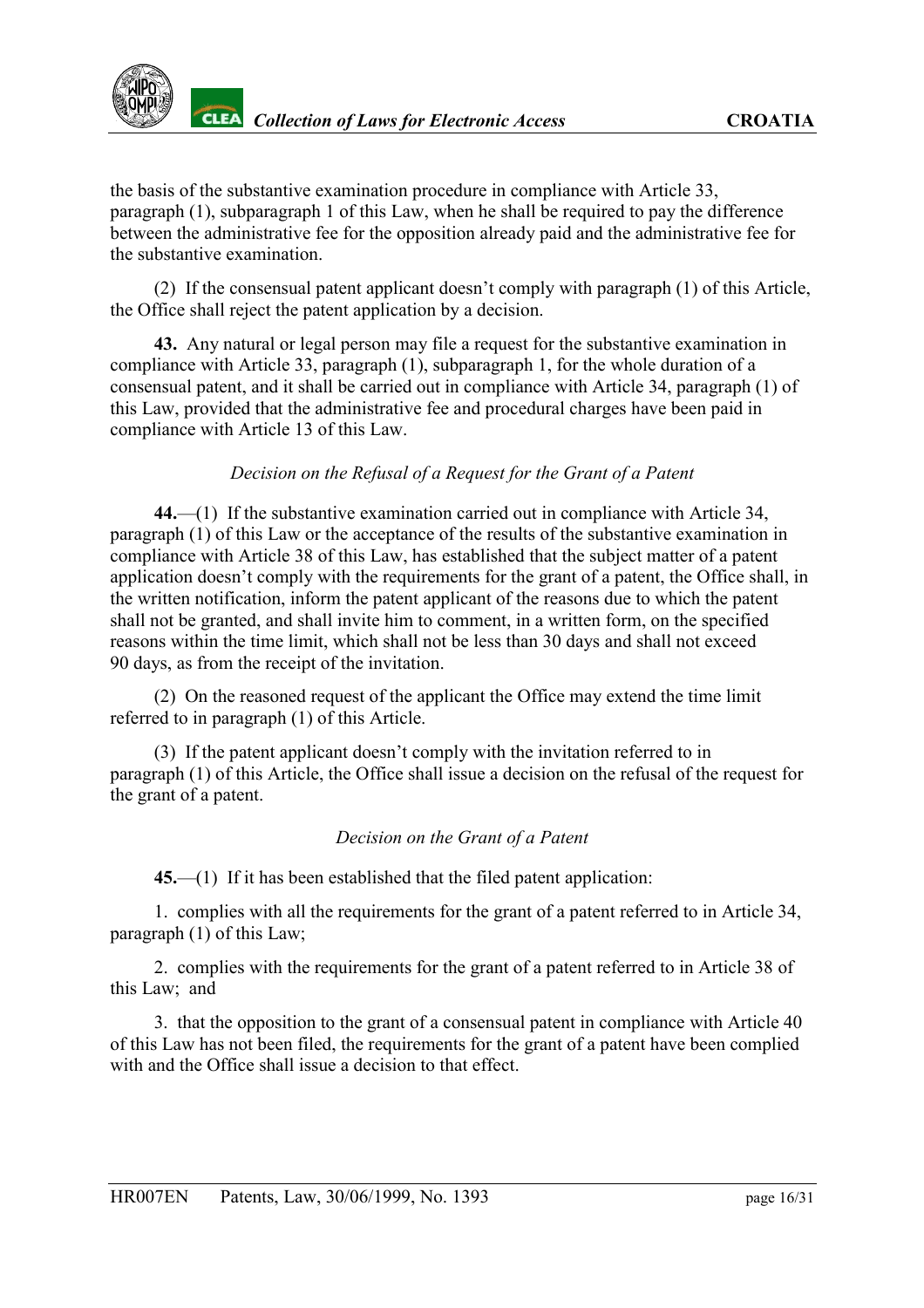(2) The Office shall communicate to the applicant the text of the application on the basis of which it intends to grant a patent, and shall invite him to submit a written approval to the text communicated to him, within 30 days as from the day of receipt of the invitation.

(3) If the applicant doesn't comply with the invitation within the time limit referred to in paragraph (2) of this Article, the Office shall issue a decision on the grant of a patent, as if the consent has been submitted.

(4) If the patent applicant submits in time a written declaration to the effect that he doesn't agree with the proposal referred to in paragraph (2) of this Article, he shall state the reasons therefor, and shall submit to the Office the amended text of the claims.

(5) If the Office accepts the applicant's reasons and amends the text of the claims referred to in paragraph (4) of this Article it shall issue a decision on the grant of a patent according to the text of the claims proposed by the patent applicant.

(6) The Office shall issue a decision referred to in paragraphs (3) and (5) provided that the administrative fees and procedural charges for the maintenance of a patent, the publication thereof and the issuance of the patent certificate and patent file have been paid in compliance with Article 13 of this Law.

### *Patent Register*

<span id="page-16-0"></span>**46.**—(1) The data specified in the decision on the grant of a patent shall be entered into the patent register kept by the Office, on the date of the decision.

(2) The data specified in the decision on the refusal of the request for the grant of a patent shall be entered into the register of patent applications.

(3) The content and the manner of keeping the patent register shall be specified by the regulation enacted by virtue of this Law.

### *Patent Certificate*

<span id="page-16-1"></span>**47.**—(1) The patent owner shall be issued a patent certificate not later than within 30 days as from the date of the decision on the grant of a patent.

(2) Where a consensual patent is granted, the patent owner shall be issued a consensual patent certificate.

(3) The content and form of the certificates referred to in paragraphs (1) or (2) of this Article shall be specified by the regulation enacted by virtue of this Law.

### *Publication of a Patent*

<span id="page-16-2"></span>**48.**—(1) A patent shall be published in the Office official gazette, whereas the consensual patent shall be published in the special part thereof not later than within 3 months as from the date of the decision on the grant thereof.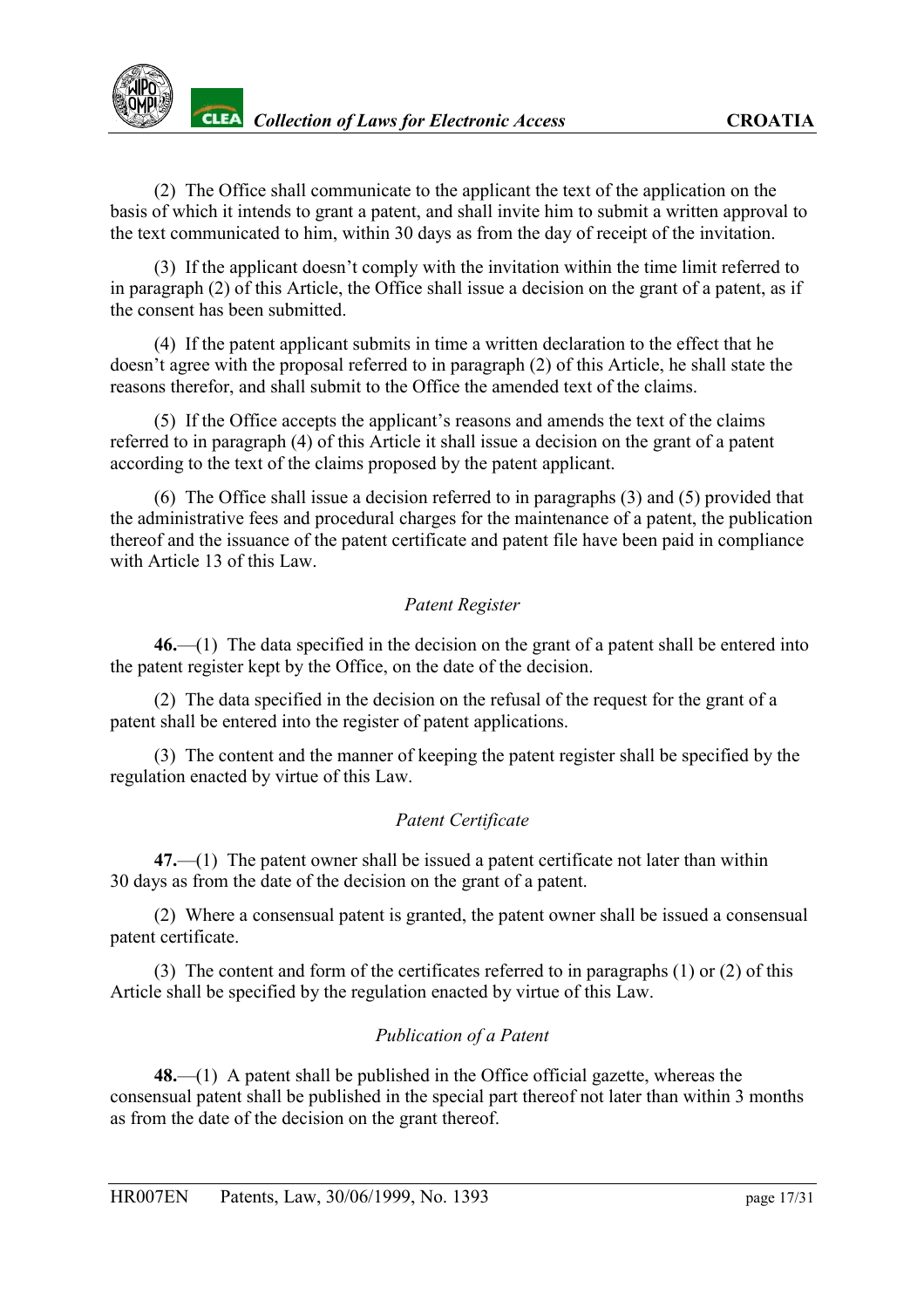

(2) The publication of a patent shall comprise the publication of the first independent claim, the characteristic figure of the drawings, if any, and the bibliographic data defined by the regulation enacted by virtue of this Law.

### *Patent File*

<span id="page-17-0"></span>**49.**—(1) The patent owner shall be issued the Patent file not later than within 6 months as from the date of the decision on the grant of a patent, which shall be, where the consensual patent is concerned, designated as the Consensual Patent File.

(2) The content and the form of the Patent File referred to in paragraph (1) of this Article shall be specified by the Regulation enacted by virtue of this Law.

### *Entry of the Changes into the Registers*

<span id="page-17-1"></span>**50.**—(1) On the request of a party for the entry of the changes into the register the Office shall issue a decision on the entry into the patent application register, or into the patent register, of the changes which have occurred after the filing of the application, or after the entry of the decision on the grant of a patent (for example: a license, a transfer of a right, change of the name or the seat of an applicant or a patent owner).

(2) The entered changes referred to in paragraph (1) of this Article shall be published in the Office official gazette.

(3) The entry of changes into the Office registers, the publication thereof in the official gazette and furnishing of the excerpts from the register, shall be specified by the regulation enacted by virtue of this Law.

#### *Correction of Deficiencies in the Documents*

<span id="page-17-2"></span>**51.** Linguistic and typing errors as well as the deficiencies in the documents may be corrected by a decision on the basis of the written request of the patent applicant or patent owner respectively, or *ex officio*.

#### V. EFFECTS OF A PATENT

#### *Exclusive Rights Acquired by a Patent*

<span id="page-17-3"></span>**52.**—(1) The patent owner shall be the sole person entitled to exploit the protected invention.

(2) Any other person not having the patent owner's consent shall be prohibited from:

1. making, offering for sale, selling, using, or importing and stocking for such purposes, the product carried out according to the invention;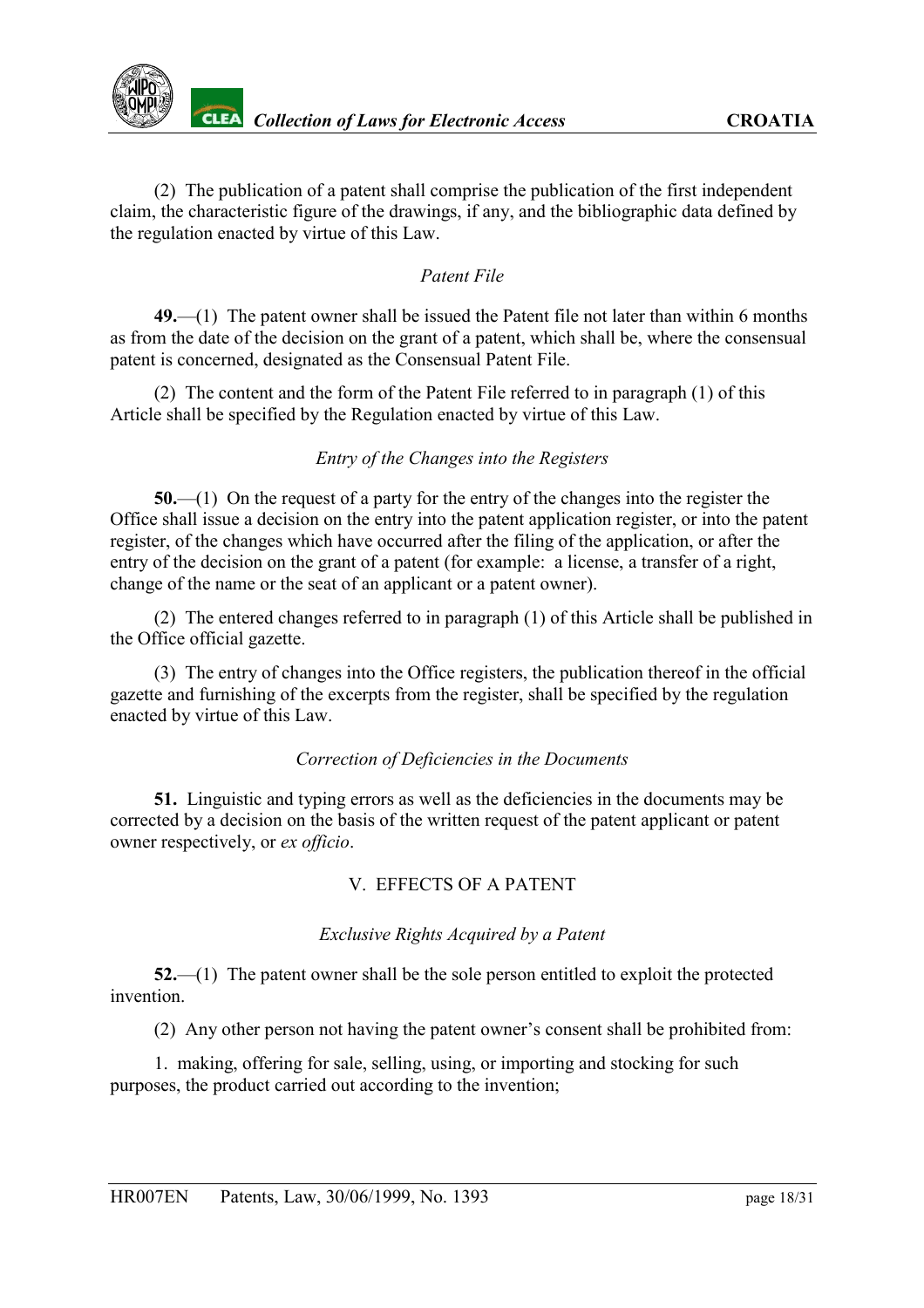

2. using the process which is the subject matter of the invention, or offering the use thereof;

3. offering for sale, selling, using or, importing and stocking for such purposes, the product which is obtained directly from a process which is the subject matter of the invention.

(3) Any other person not having the patent owner's consent shall be also prohibited from offering and supplying the product (substance, composition, part of the apparatus) constituting an essential element of the invention, to persons not entitled to exploit the said invention, if the offerer or the supplier knows or should have known from the circumstances of the case that such product is intended for putting into function the invention of another.

(4) The provisions referred to in paragraph (3) of this Article shall not apply if the offered or supplied product is a staple commercial product, except where the supplier or offerer induces other persons to commit acts referred to in paragraph (2) of this Article.

(5) The patent owner's exclusive right of exploitation of the invention shall not apply to:

1. acts in which the invention is exploited for private and non-commercial purposes;

2. acts done for the purposes of the research and development of the subject matter of the protected invention, in particular: making, using, offering for sale, importation, or exportation of the protected product, where such acts are reasonably connected with the experiments and tests necessary for the registration of the human and veterinary medicines, medical and veterinary products or preparations for the protection of plants;

3. direct and individual preparation of a medicine in a pharmacy on the basis of an individual medical prescription and acts relating to the medicine so prepared.

(6) In the absence of proofs to the contrary, a product shall be considered to have been obtained by a protected process, if it is new and if a substantial likelihood exists that the product was made by a protected process, and that the patent owner has been unable, despite reasonable efforts, to determine the process actually used. A substantial likelihood that the product was obtained by the protected process shall exist, in particular, where the protected process is the only process known.

### *Scope of the Exclusive Rights*

<span id="page-18-0"></span>**53.** The scope of the patent owner's exclusive rights shall be determined by the text of the claims which are finally accepted in the patent granting procedure, whereat the description and drawings serve to interpret patent claims.

### *License Contract and Transfer of Rights*

<span id="page-18-1"></span>**54.**—(1) The right to exploit the protected invention shall be assigned by a license contract.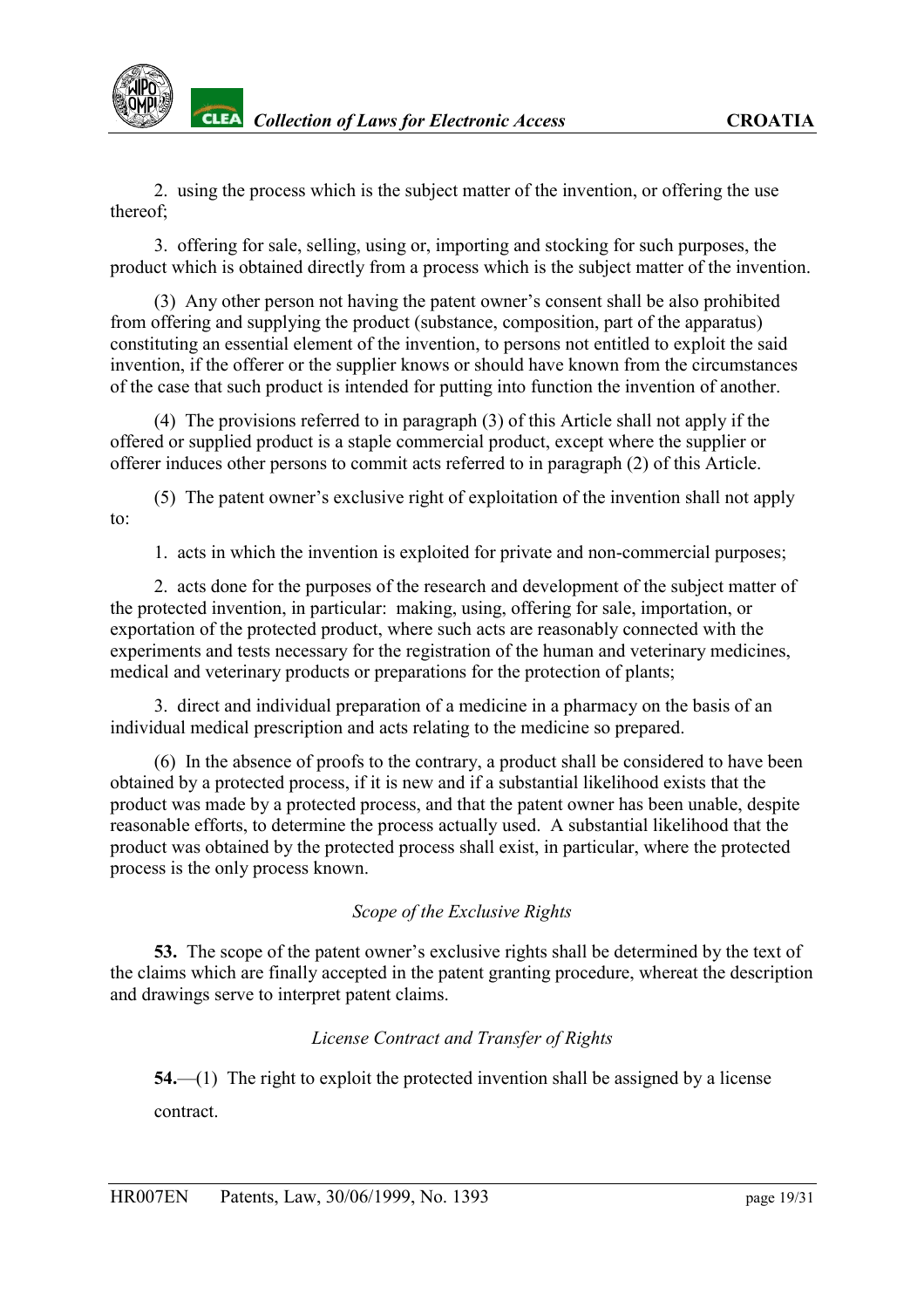(2) A patent may be the subject of the transfer, complete and partial.

(3) The license contract and the contract on the transfer of a patent shall be concluded under the conditions and in a manner as prescribed by the Law on Obligatory Relations.

(4) The conclusion of the license contract or the contract on the transfer of a joint patent shall require the consent of all the owners thereof.

(5) The provisions of this Article shall also apply in an appropriate manner to the conclusion of the license contract, and the contract on the transfer of the right arising from a patent application.

#### VI. LIMITATION OF THE EFFECT OF A PATENT

#### *Right of the Prior User*

<span id="page-19-0"></span>**55.**—(1) A patent shall have no effect against the person who had, prior to the filing date of the application, or prior to the date of granted priority exploited or manufactured, in good faith and within her/his economic activities, the product which is the subject matter of the invention or, had made real and serious preparations for such exploitation of the invention in the Republic of Croatia.

(2) The person referred to in paragraph (1) of this Article shall have the right to proceed, without the patent owner's consent, with the exploitation of the invention to the extent to which she/he had exploited it or had prepared its exploitation up to the filing date of the application for the said invention.

(3) The right referred to in paragraph (2) of this Article may be transferred or inherited only with the working process and production plant in which the exploitation of the invention has been prepared or has started.

#### *Vehicles in the International Traffic*

<span id="page-19-1"></span>**56.** The use of the products made according to the protected invention in the construction or equipment of a vessel, aircraft or land vehicle belonging to any of the member States of the Paris Union for the Protection of Industrial Property (hereinafter: the Paris Union) shall not be considered to be the patent infringement where such transport means finds itself temporarily or accidentally in the territory of the Republic of Croatia, provided that the product serves exclusively for the purposes of the said transport means.

#### *Compulsory License*

<span id="page-19-2"></span>**57.**—(1) The court in the Republic of Croatia shall be exclusively competent, and may grant a compulsory license, on the request of any interested person, if the patent owner doesn't exploit the protected invention, or exploits it to the extent which is insufficient to satisfy the needs of the Croatian market, and refuses to conclude a license contract or sets forth non-market terms for the conclusion of such a contract.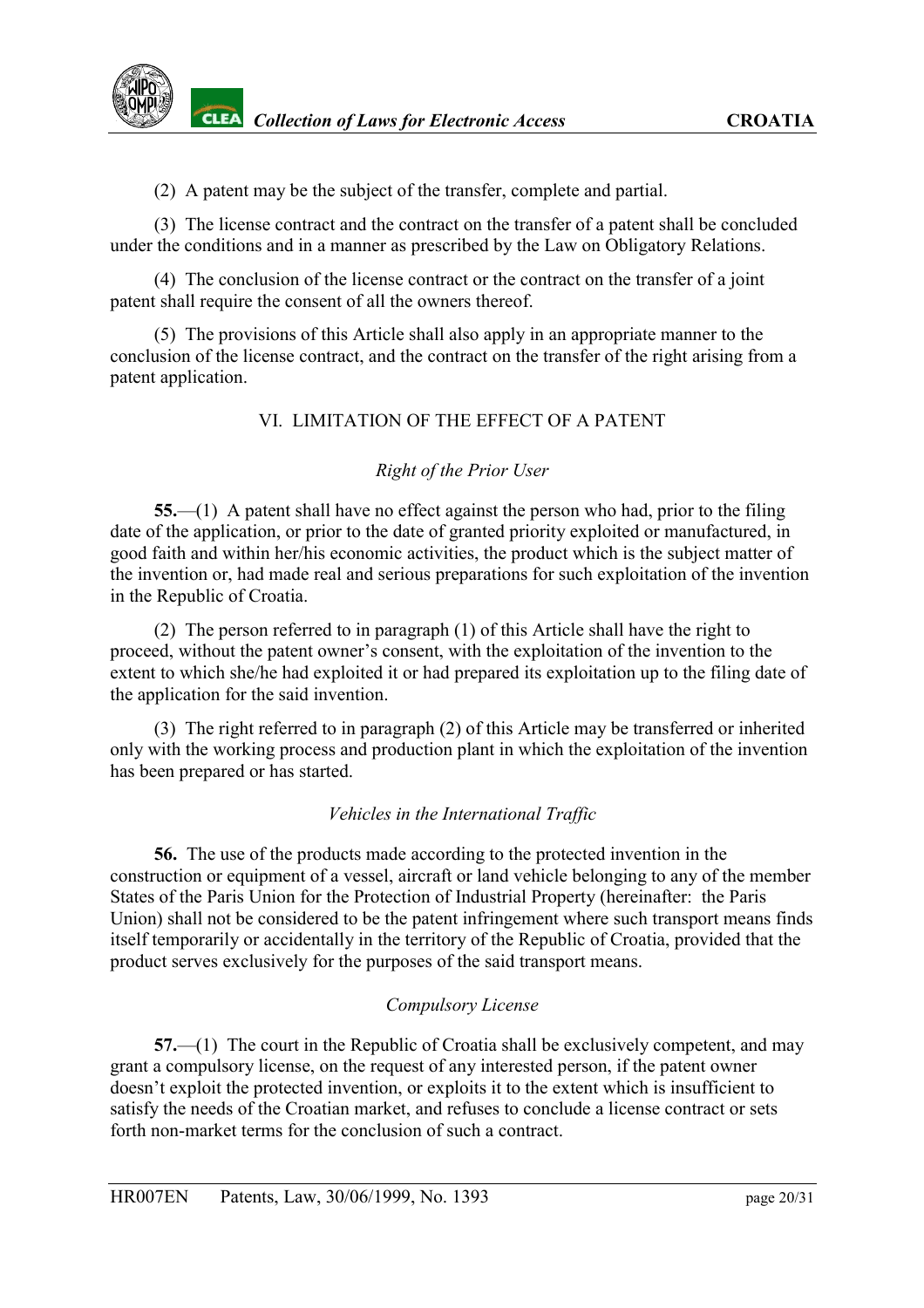(2) A request for the grant of a compulsory license may be filed after the expiration of the period of 4 years as from the filing date of the application, or after the expiration of the period of 3 years as from the date of the patent grant, whichever occurs later.

(3) If the exploitation of a protected invention is of public interest (health, defense, protection and improvement of the human environment) or of a special interest for a particular branch of economy, the compulsory license may be granted even before the expiration of the terms referred to in paragraph (2) of this Article.

(4) A compulsory license shall not be granted if the patent owner proves the existence of the legitimate reasons justifying the non-exploitation or insufficient exploitation of the protected invention.

(5) In the case of the grant of a compulsory license, the patent owner shall be entitled to a remuneration, corresponding to the economic value of the license which shall be determined by the court decision referred to in paragraph (1) of this Article.

**58.**—(1) A compulsory license shall be granted for the purposes of supplying the domestic market. It shall not be exclusive and the duration thereof is connected exclusively with the duration of reasons it has been granted for.

(2) A compulsory license shall not be transferred without the production plant or the part thereof respectively, in which the invention it is granted for has been exploited.

### *Exhaustion of the Patent Owners' Exclusive Authorizations*

<span id="page-20-0"></span>**59.** The patent owner may not prohibit to other persons offering for sale, sale or use of the product previously put on the domestic market by him or by other person having his express consent.

### VII. DURATION, MAINTENANCE AND CESSATION OF EFFECT OF A PATENT

### *Term of a Patent*

<span id="page-20-1"></span>**60.** The term of a patent shall be 20 years counting from the filing date of the application.

**61.** The term of a consensual patent shall be 10 years counting from the filing date of the application.

### *Annual Fees and Procedural Charges for the Maintenance of a Patent*

<span id="page-20-2"></span>**62.**—(1) The payment obligation comprising annual administrative fees and procedural charges shall arise with the grant of a patent. For the first time the Office shall invite the patent owner to pay a total amount for the maintenance of a patent for the period as from the filing date of the application up to the date of the patent grant.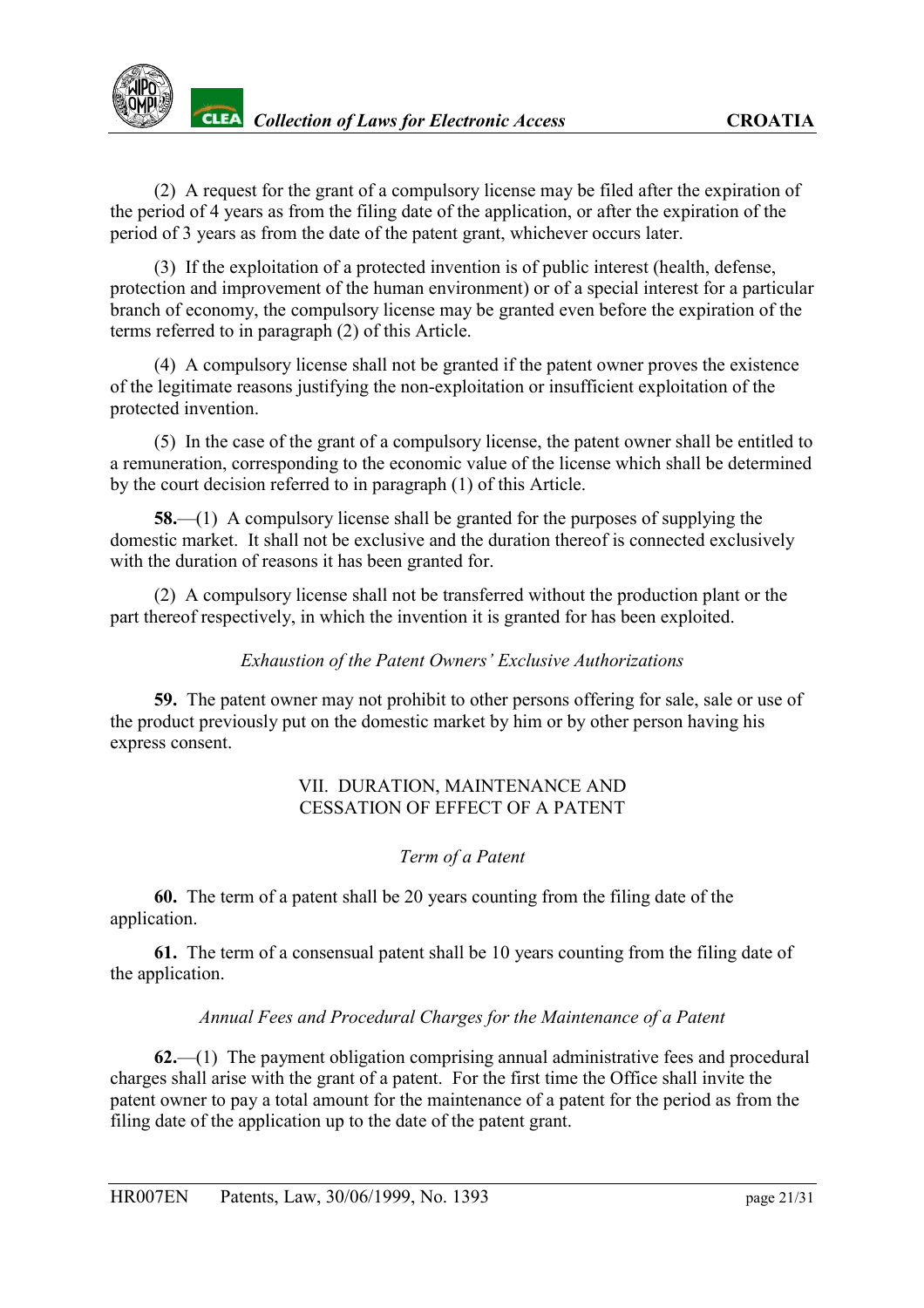(2) The annual administrative fee and procedural charges for the maintenance of a patent, for the forthcoming period shall be due on the date corresponding to the filing date of the patent application.

(3) If the patent owner fails to pay the administrative fee and procedural charges in compliance with paragraph (2) of this Article, he may pay them in the grace period of 6 months, provided that he also pays an additional administrative fee and additional administrative procedural charges.

> *Pre-Term Lapse of a Patent Due to the Non-Payment of Annual Maintenance Fees and Procedural Charges*

<span id="page-21-0"></span>**63.** If the patent owner doesn't pay a prescribed annual fee and procedural charges for the maintenance of a patent, the patent shall lapse on the day following the day on which the time limit for the payment referred to in Article 62, paragraph (2) of this Law has expired.

*Pre-Term Lapse of a Patent Due to the Surrender Thereof*

<span id="page-21-1"></span>**64.**—(1) If the patent owner surrenders a patent, it shall lapse on the day following the day on which a written declaration concerning the surrender thereof has been filed to the Office.

(2) If a particular right on behalf of third persons has been entered into the register, the patent owner may not surrender a patent without a prior certified written consent of those persons.

## *Succession of the Patent Owner's Capacity*

<span id="page-21-2"></span>**65.**—(1) A patent shall lapse on the day of the patent owner's death, if, within 6 months, the heirs do not effect the entry into the Office patent register.

(2) If the patent owner is a legal person, a patent shall lapse on the day of the loss of the capacity of the legal person.

## VIII. DECLARATION OF NULLITY OF THE DECISION ON THE GRANT OF A PATENT

## <span id="page-21-3"></span>*Reasons for the Declaration of Nullity of the Decision on the Grant of a Patent*

**66.** The decision on the grant of a patent may be declared null and void *ex officio* at any time, on the proposal of any interested person or a State Attorney, if the patent has been granted:

1. for the invention which may not, within the meaning of Article 4, paragraphs (2) and (4) of this Law, be protected by a patent;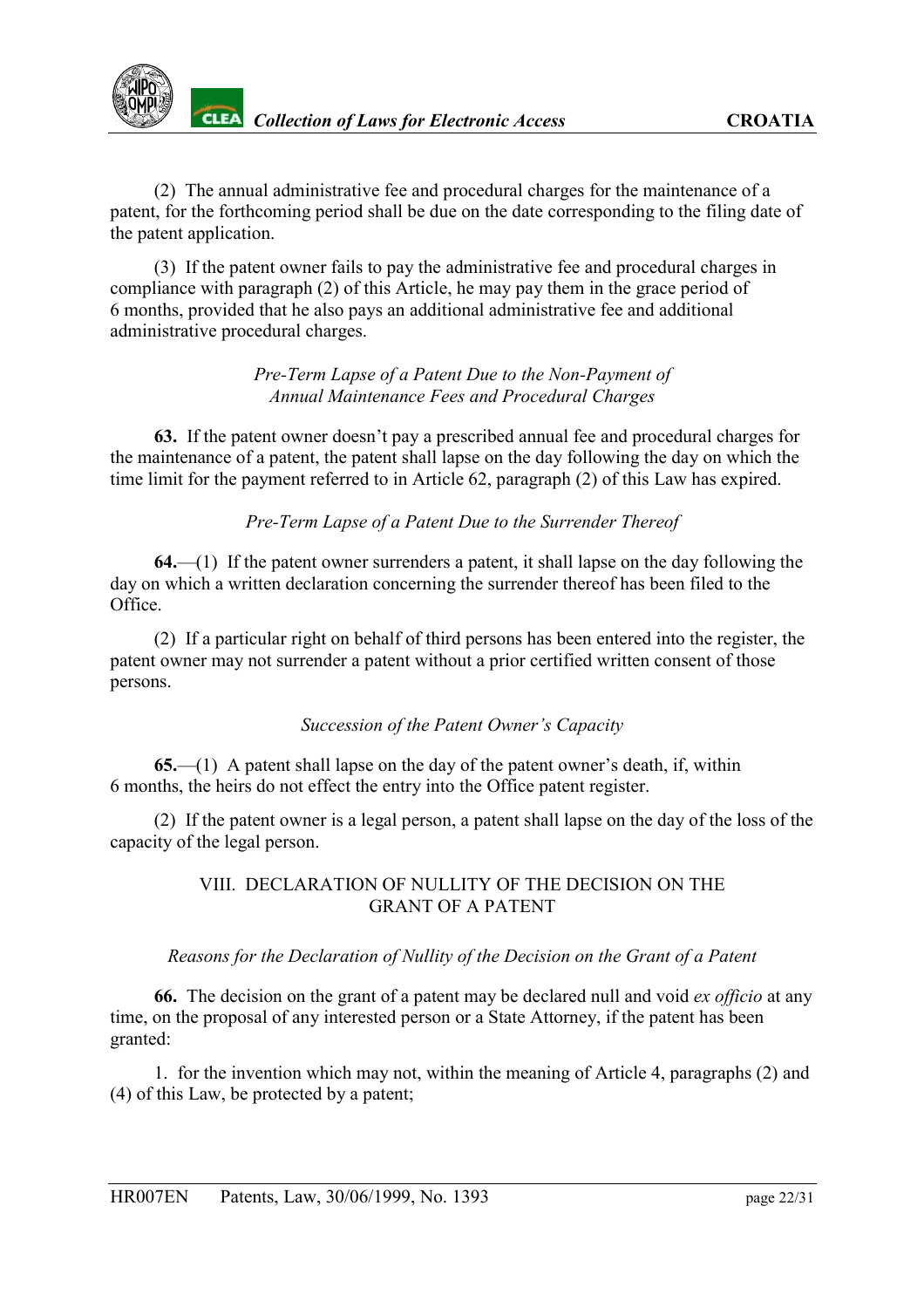2. for the invention which, on the filing date of the patent application or on the date of the granted priority respectively, was not new or didn't include an inventive step;

3. for the invention which is not industrially applicable;

4. for the invention which is not disclosed in a manner sufficiently clear and precise as to be carried out by the person skilled in the art;

5. in a larger scope than it could have been with regard to the claims supported by the description on the filing date of the application or on the date of granted priority respectively;

6. on behalf of the person not entitled to the patent protection of the invention.

<span id="page-22-0"></span>*Proposal for the Declaration of Nullity of the Decision on the Grant of a Patent*

**67.**—(1) The procedure concerning the declaration of nullity of the decision on the grant of the patent shall begin by filing the proposal with the Office.

(2) The proposal referred to in paragraph (1) of this Article shall contain the data concerning the applicant, the owner of a patent, the number of the decision, and the registration number of the patent, the reasons for the proposal of the declaration of nullity of the decision supported by necessary evidence, and the reasoned legal interest of the person filing the proposal.

### *Procedure Concerning the Proposal for the Declaration of Nullity of the Decision on the Grant of a Patent*

<span id="page-22-1"></span>**68.**—(1) If the proposal for the declaration of nullity of the decision on the grant of a patent is not drafted in compliance with the provision referred to in Article 67, paragraph (2), of this Law, or if the administrative fee and procedural charges have not been paid in compliance with Article 13 of this Law, the Office shall invite the applicant to correct the deficiencies within 30 days as from the day of receipt of the invitation.

(2) If the applicant doesn't correct the proposal within the time limit specified in paragraph (1) of this Article, the Office shall reject a proposal by a decision.

(3) The Office shall communicate the correct proposal for the declaration of nullity of the decision to the patent owner and shall invite him to submit his response within the period which shall not be less than 30 days and shall not exceed 60 days, as from the day of the receipt thereof.

(4) In the course of the procedure concerning the declaration of nullity of the decision on the grant of a patent, the Office shall invite the parties as many times as necessary to submit, within the period referred to in paragraph (3) of this Article, their comments on the submissions of the other party.

(5) The Office shall hold a hearing if it considers that it is necessary for the establishment of the facts essential for the decision on the proposal for the declaration of nullity of the decision on the grant of a patent.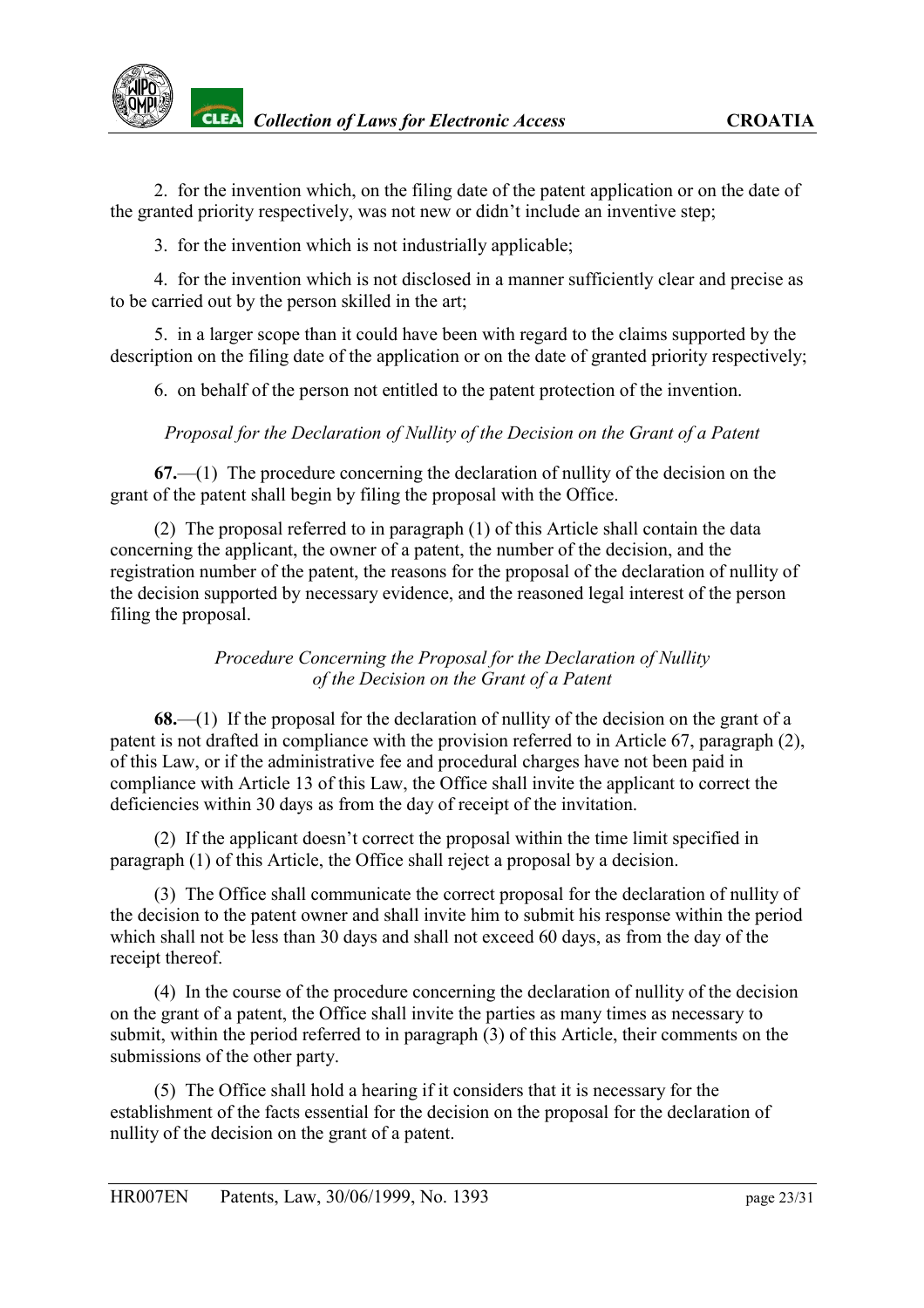(6) On the reasoned request, the Office may extend the time limits referred to in paragraphs (1) and (3) of this Article for the time it considers to be justified.

(7) In cases where the owner of a consensual patent is concerned, and where the evidence referred to in Article 67, paragraph (2) of this Law are sufficient for a reasonable doubt that the consensual patent doesn't comply with the requirements referred to in Article 4, paragraph (1) of this Law, the response referred to in paragraph (3) of this Article shall also contain a request for the substantive examination.

> *Withdrawal of the Proposal for the Declaration of Nullity of the Decision on the Grant of a Patent*

<span id="page-23-0"></span>**69.** If the person filing the proposal for the declaration of nullity of the decision on the grant of a patent withdraws the proposal in the course of the procedure, the Office may proceed *ex officio*.

> *Decision Concerning the Proposal for the Declaration of Nullity of the Decision on the Grant of a Patent*

<span id="page-23-1"></span>**70.** On the basis of the results of the procedure, the Office shall issue a decision on the declaration of nullity of the decision on the grant of a patent, entirely or partially, or the decision on the refusal of the proposal.

### IX. CANCELLATION OF THE DECISION ON THE GRANT OF A PATENT

#### *Reasons for the Cancellation of the Decision on the Grant of a Patent*

<span id="page-23-2"></span>**71.** The decision on the grant of a patent may be canceled prior to the expiration of the term of a patent, if it is established:

1. that the viable biological material deposited in the authorized institution in compliance with the provision referred to in Article 17, paragraph (5) of this Law no longer exists or that the said material is no longer available to the public;

2. that its availability to the public through the authorized institution in which it has been deposited was discontinued in the period longer than it is prescribed.

#### *Proposal and Procedure Concerning the Cancellation of the Decision on the Grant of a Patent*

<span id="page-23-3"></span>**72.**—(1) The procedure concerning the cancellation of the decision on the grant of a patent shall begin by filing the proposal with the Office.

(2) The provisions of this Law relating to the content of the proposal and to the procedure concerning the declaration of nullity of the decision on the grant of a patent shall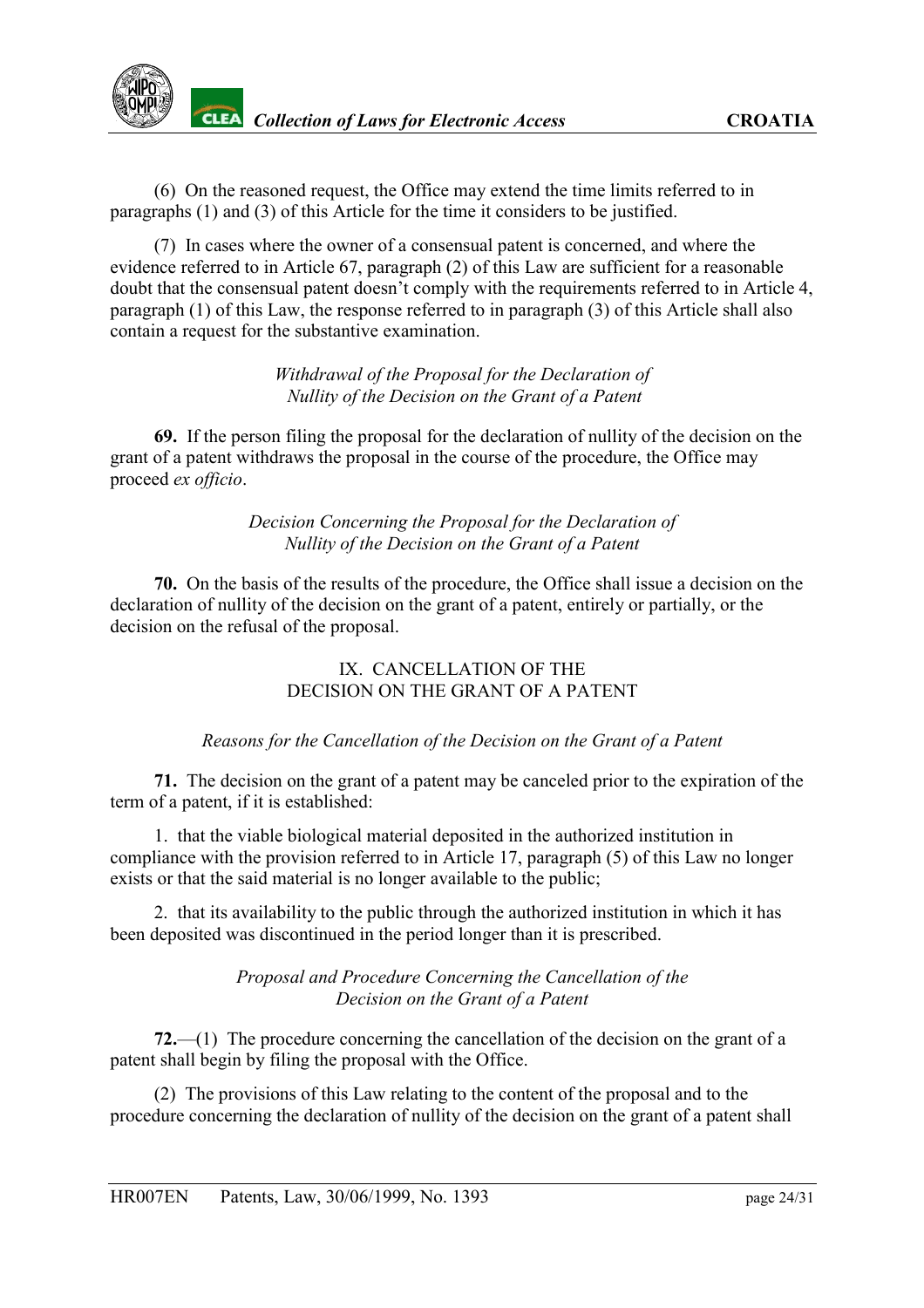apply in an appropriate manner both, to the content of the proposal and to the procedure concerning the cancellation of the decision on the grant of a patent.

> *Decision on the Proposal Concerning the Cancellation of the Decision on the Grant of a Patent*

<span id="page-24-0"></span>**73.**—(1) On the basis of the results of the procedure the Office shall issue a decision on the cancellation of the decision on the grant of a patent, or the decision refusing the proposal as unfounded.

(2) The decision on the cancellation of the decision on the grant of a patent shall have legal effect as from the date on which the Office has established that the viable biological material no longer exists, or is no longer available to the public for other reasons, or that the discontinuance of availability of the viable biological material to the public has taken place within the period longer than the prescribed one.

## X. CIVIL PROTECTION OF RIGHTS

### **1. An Action for the Establishment of the Patent Protection Rights**

### *Right of Action*

<span id="page-24-1"></span>**74.**—(1) The inventor or his successor in title shall be entitled to require, through an action before the competent court, the establishment of the right to the patent protection of the invention, if a request for the grant of a patent has been filed by the person not entitled to such right or, in case of the jointly created invention, by the person who is not the sole person entitled to such right.

(2) The action referred to in paragraph (1) of this Article may be brought up to the decision on the grant of a patent.

(3) The procedure concerning the action for the establishment of the right to the patent protection of the invention shall be urgent.

> *Right to Resume the Procedure for the Grant of a Patent by Virtue of the Final Court Decision*

<span id="page-24-2"></span>**75.** The inventor or his successor in title respectively whose right to a patent protection of the invention has been established by a final court decision shall be entitled to resume the procedure for the grant of a patent within 3 months as from the date the court decision comes into effect.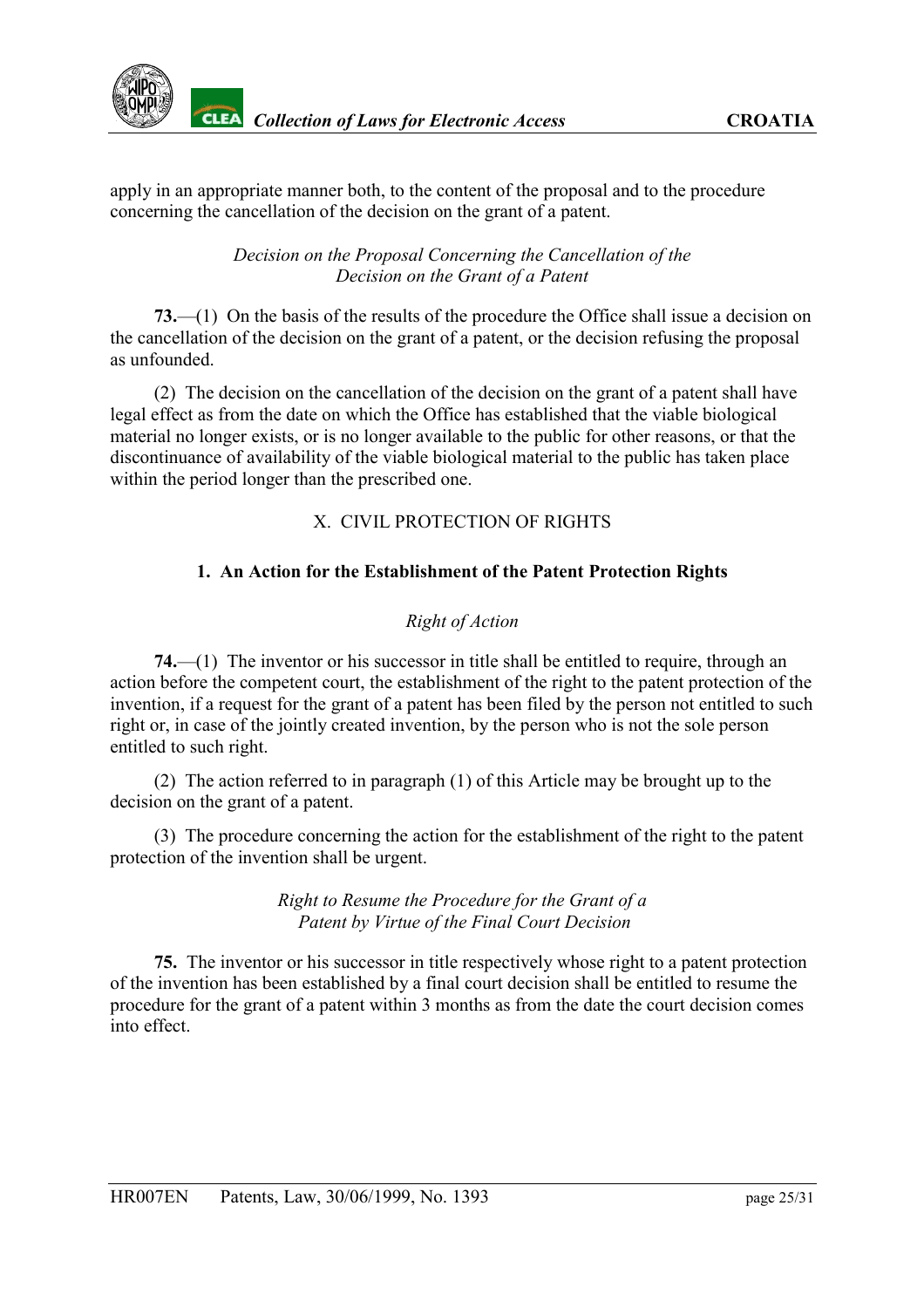## **2. Action for the Infringement of the Inventor's Moral Right**

### *Right of Action*

<span id="page-25-0"></span>**76.**—(1) The inventor shall be entitled to require through an action before the competent court the ordering of the entry of his name into the patent application and all the documents issued for a patent as well as into appropriate Office registers, if the person mentioned as such in the application is not the inventor.

(2) The right to the action referred to in paragraph (1) of this Article shall also belong to the inventor of the joint invention who is not mentioned in the patent application.

(3) The request referred to in paragraph (1) of this Article may be accompanied by a request for the final court decision to be published at the expense of the defendant.

(4) The time limit for an action referred to in paragraphs (1) and (2) shall not be limited. After the death of the inventor the right to an action shall belong by his heirs.

### **3. Action Concerning the Infringement of a Patent**

### *Right of Action*

<span id="page-25-1"></span>**77.**—(1) The patent owner shall be entitled to an action before the competent court against any person who infringes a patent by performing any of the actions referred to in Article 52, paragraphs (2) and (3) of this Law.

(2) The right to the action referred to in paragraph (1) of this Article, after the grant of a patent, shall also belong to the owner of the exclusive license.

(3) The owner of a consensual patent shall have, prior to the action referred to in paragraph (1) of this Article, the results of the substantive examination at his disposal.

#### *Requirements Contained in the Action*

<span id="page-25-2"></span>**78.**—(1) An action for the infringement of a patent may contain the requirements for:

- 1. the establishment of the existence of the infringement;
- 2. the prohibition of actions infringing a patent;
- 3. the compensation for damages;

4. the seizure and destruction of the products resulting from or acquired by the infringement of a patent, and articles (implements and tools) predominantly used in the creation of the products infringing a patent, and the publication of the court decision at the expense of the defendant.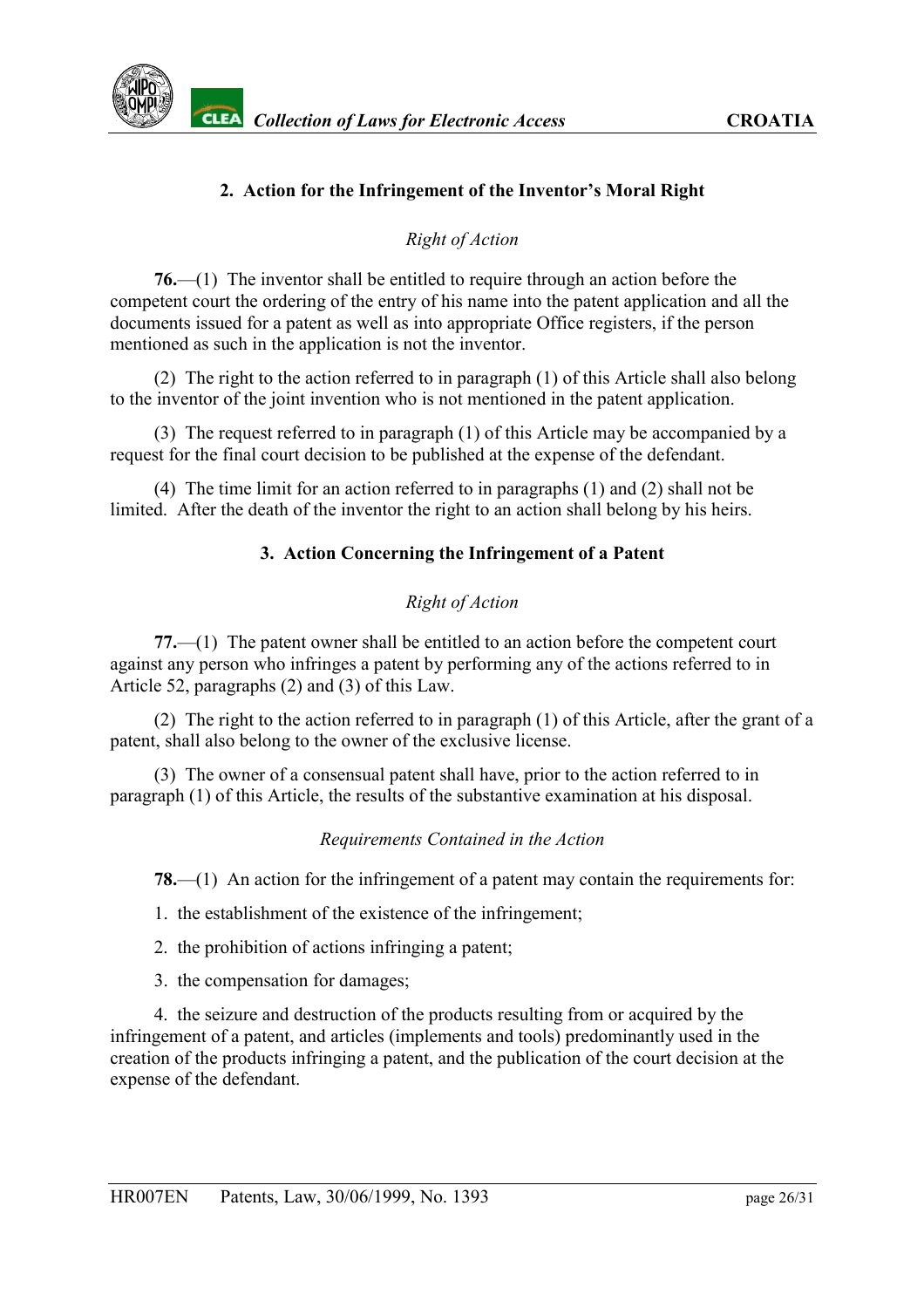

(2) The plaintiff shall be entitled to the compensation for damage suffered by him as from the publication date of the patent application in the manner provided for in Article 32 of this Law.

(3) To the matters concerning the compensation for damage caused by the infringement of a patent not regulated by this Law, the corresponding provisions of the Law on Obligatory Relations shall apply.

### *Ordering of a Provisional Measure*

<span id="page-26-0"></span>**79.**—(1) The action may constitute a request for ordering, before the court decision comes into effect, a provisional measure comprising:

1. the desistance from actions infringing a patent, or actions which might infringe a patent;

2. the seizure or exclusion from circulation respectively of the products resulting from or acquired by the infringement of a patent and of the articles (implements and tools) predominantly used in the creation of the products infringing a patent;

3. the preservation of evidence on the infringement of the patent.

(2) Subject to the provision referred to in paragraph (1) of this Article, the proposal for ordering a provisional measure may be filed even before the action, provided that the action is brought within 15 days as from the day of filing a proposal.

(3) If there is a likelihood of irreparable damage to be done or a likelihood that the later derivation of evidence would be difficult or impossible, the court shall order a provisional measure, without previously notifying the other party.

(4) To the matters concerning the ordering of provisional measures not regulated by this Law the corresponding provisions of the Law on Enforcement shall apply.

### <span id="page-26-1"></span>*Limitation Period for Bringing an Action Concerning the Infringement of a Patent*

**80.** The action concerning the infringement of a patent may be brought within 3 years as from the day of learning about the infringement and the infringer, but not later than the expiration of the period of 5 years as from the day on which the infringement was committed.

> *Urgency of the Procedure Concerning the Action for the Infringement of a Patent*

<span id="page-26-2"></span>**81.** The procedure concerning the action for the infringement of a patent shall be urgent.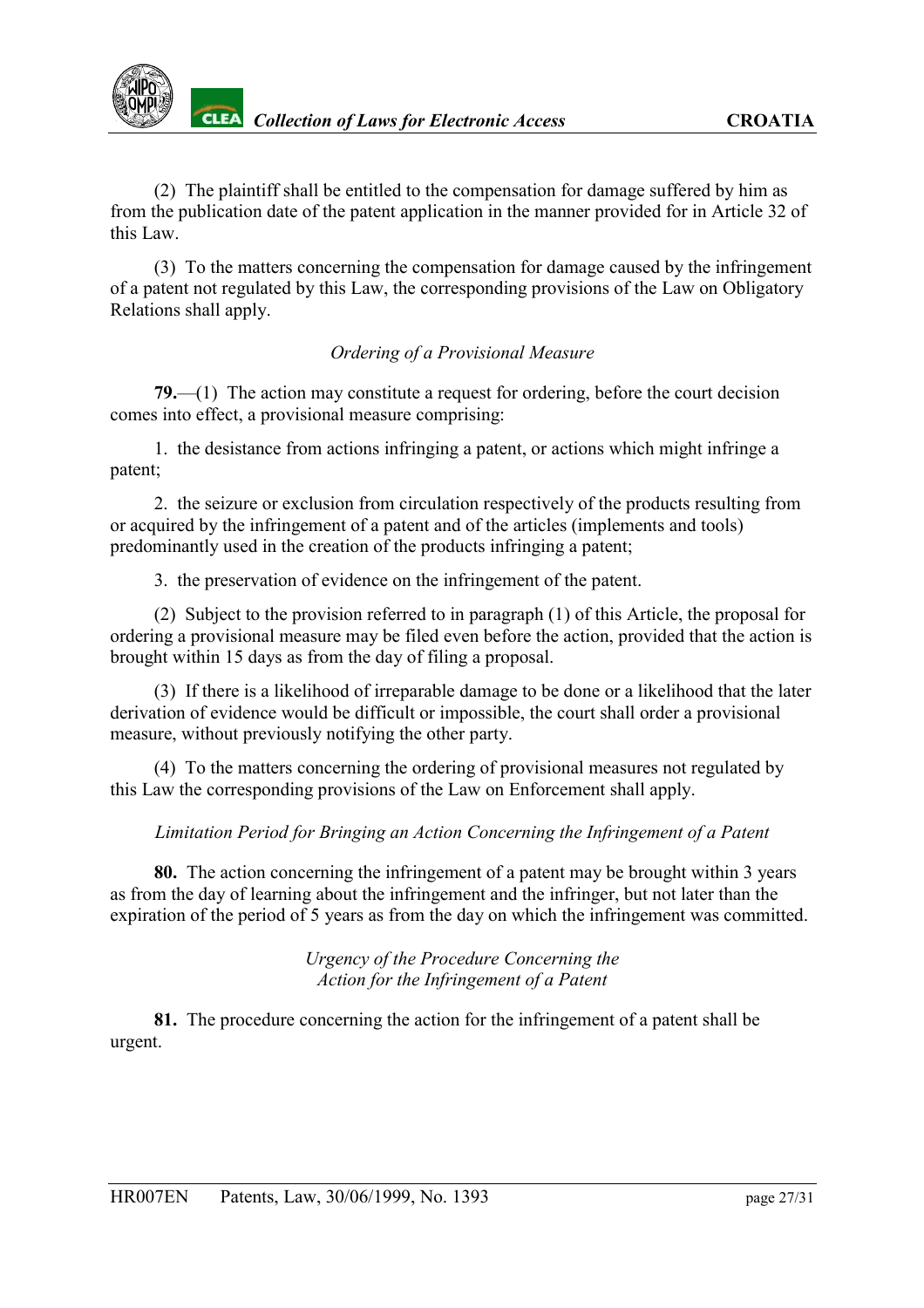

### XI. INTERNATIONAL PATENT APPLICATION UNDER THE PATENT COOPERATION TREATY

### *International Patent Application*

<span id="page-27-0"></span>**82.**—(1) The international patent application shall be the application filed in compliance with the Patent Cooperation Treaty (hereinafter: the Treaty). Any reference in this Law to the Treaty (in Articles 82 to 85) shall be, at the same time, considered to be the reference to the Regulations under the Patent Cooperation Treaty.

(2) To the international patent applications filed with the Office as the receiving, designated, or elected office, the provisions of the Treaty, this Law, and the regulation enacted by virtue of this Law shall apply.

### <span id="page-27-1"></span>*International Patent Application Filed with the Office as the Receiving Office*

**83.**—(1) The international patent application may be filed with the Office as the receiving office if the applicant is the Croatian national, or a natural person having the residence in the Republic of Croatia or a legal person having business seat in the Republic of Croatia.

(2) The filing of the international patent application referred to in paragraph (1) of this Article shall be, in compliance with Article 13 of this Law, subject to the payment of the prescribed administrative fee and procedural charges for its transmittal to the International Bureau, within one month as from the date of receipt of the international patent application.

#### *International Patent Application Filed with the Office as the Designated or Elected Office*

<span id="page-27-2"></span>**84.**—(1) The international patent application in which the Republic of Croatia is designated, in compliance with the provisions of the Treaty, for the grant of a national patent, shall be filed with the Office as the designated office, in the Croatian language, within 21 months, counting from the date of priority.

(2) The international application in which the Republic of Croatia is, in compliance with the provisions of the Treaty, elected as the State in which the applicant intends to use the results of the international preliminary examination of that application for the purposes of being granted a national patent, shall be filed with the Office as the elected office in the Croatian language, within 31 months, counting from the date of priority.

### *Procedure Concerning the International Patent Application Filed with the Office as the Designated or Elected Office*

<span id="page-27-3"></span>**85.**—(1) The international patent application filed with the Office as the designated or elected office shall be published in the Office official gazette in the manner provided for in Article 32, paragraph (3) of this Law.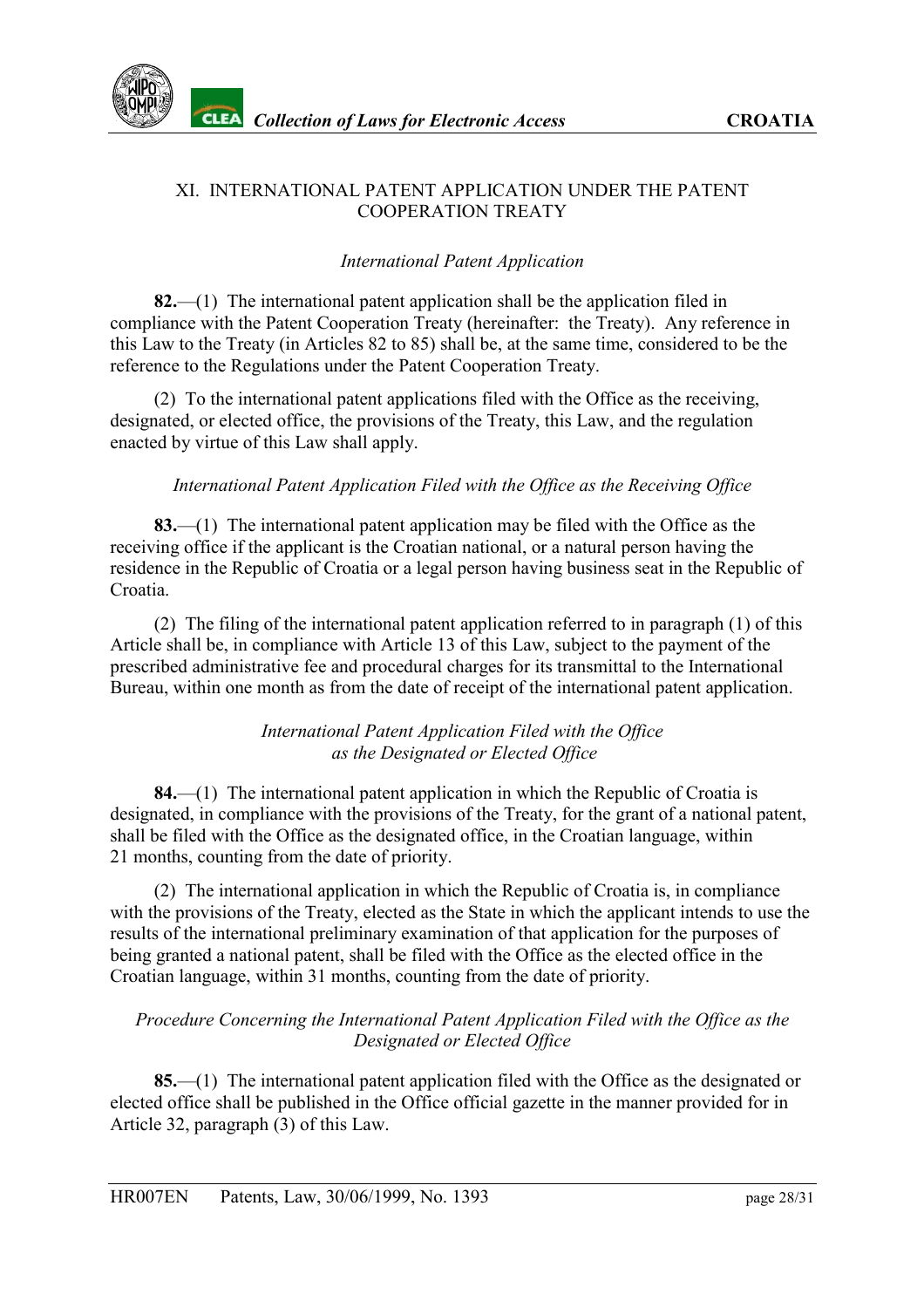(2) In respect of the international applications referred to in paragraph (1) of this Article, the time limit within which a request referred to in Article 33 of this Law may be filed shall run as from the date of publication in the Office official gazette.

(3) The Office shall not carry out a substantive examination of the international application referred to in paragraph (1) of this Article for the inventions which have not been the subject of the international search in the procedure before the International Searching Authority in compliance with Article 17 of the Treaty, or have not been the subject of the international preliminary examination in the procedure before the International Preliminary Examination Authority in compliance with Article 34 of the Treaty.

### XII. MISDEMEANORS

<span id="page-28-0"></span>**86.**—(1) Any legal or natural person shall be punished for a misdemeanor by a fine amounting from 20.000 up to 200.000 kunas if it, contrary to the provisions of this Law:

1. makes, offers for sale, sells, or imports and stocks for such purposes a product which is manufactured according to the protected invention (Article 52, paragraph (2), subparagraph 1;

2. uses or offers for use a process which is the subject matter of the protected invention (Article 52, paragraph (2), subparagraph 2);

3. offers for sale, sells, uses, or imports and stocks for such purposes a product which is obtained directly from the process which is the subject matter of the protected invention (Article 52, paragraph (2), subparagraph 3);

4. offers or supplies a product which constitutes the essential element of the protected invention (Article 52, paragraph (3).

(2) A responsible person in the legal entity shall be also punished for a misdemeanor by a fine amounting from 5.000 up to 20.000 kunas.

**87.**—(1) The commitment of misdemeanors referred to in Article 86 of this Law shall, in addition to a fine, be subject to the pronunciation of the protective measure ordering the seizure of products resulting from or acquired by the commitment of misdemeanors, and of objects (tools and implements) predominantly used in the creation of products infringing a patent, irrespective of whether they are the property of the perpetrator or not.

(2) The decision referred to in paragraph (1) of this Article may comprise the ordering of the destruction of the seized products and objects.

**88.**—(1) Any legal or natural person shall be punished for a misdemeanor by a fine amounting from 5.000 up to 10.000 kunas if she/he files a patent application without being entitled therefor (Article 74).

(2) A responsible person in the legal entity shall be also punished for a misdemeanor by a fine amounting from 1.000 up to 5.000 kunas.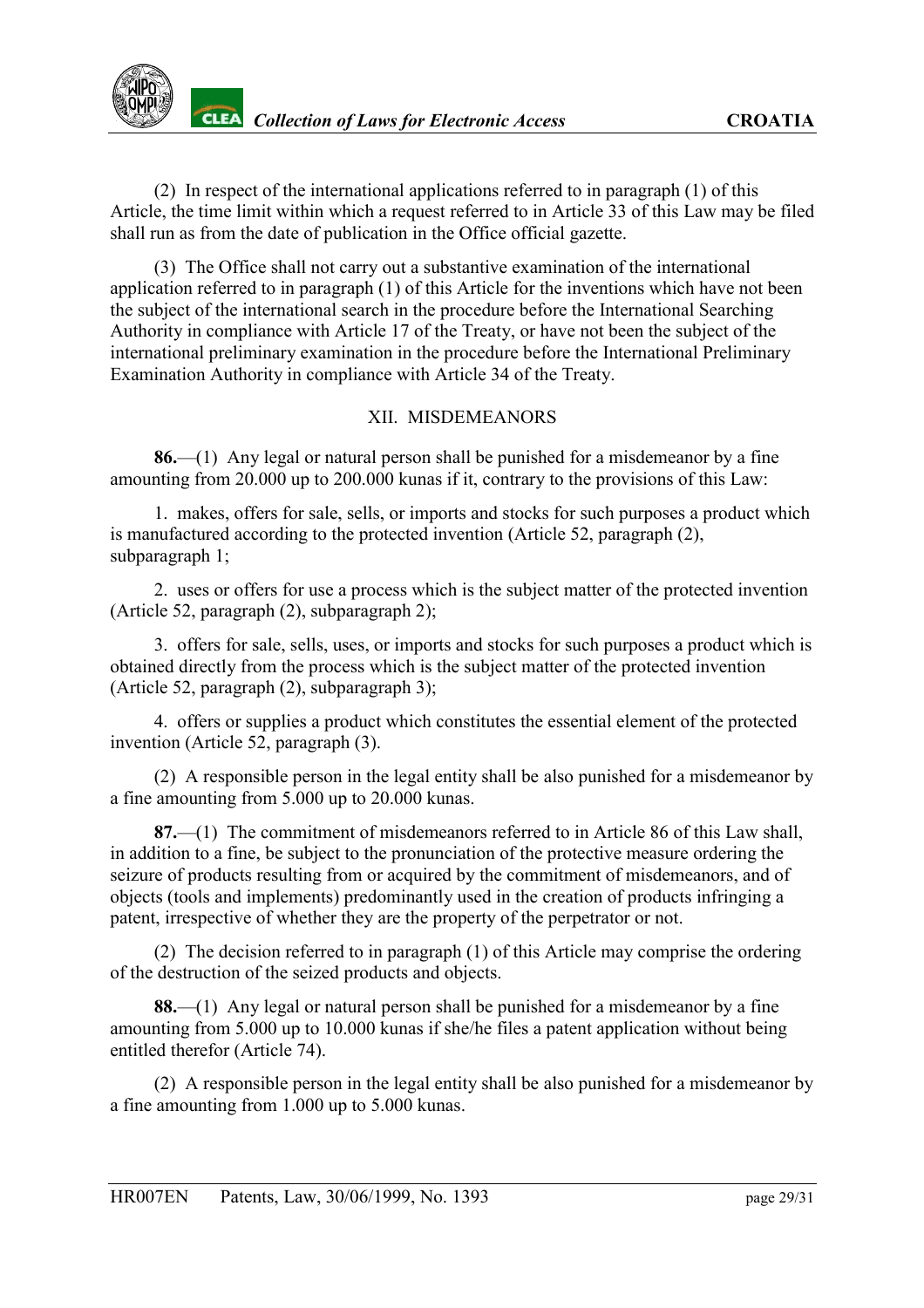**89.**—(1) Any legal or natural person shall be punished for a misdemeanor by a fine amounting from 5.000 to 10.000,00 kunas if she/it fails to mention the inventor in the application or if she/he mentions him falsely (Article 76).

(2) The responsible person in a legal entity shall be also punished for the misdemeanor referred to in paragraph (1) of this Article by a fine amounting from 1.000 up to 5.000 kunas.

### XIII. TRANSITIONAL AND FINAL PROVISIONS

## *Patents Granted up to the Application of this Law*

<span id="page-29-0"></span>**90.**—(1) The patents entered into the Office patent register up to the date determined for the application of this Law shall remain in effect and the provisions of this Law shall apply to them.

(2) The owner of the patent protecting the invention of the medicine for humans and animals or the invention relating to the application of substances and compositions in the treatment of humans and animals, for which the application was filed up to December 31, 1992, or the priority for such application was claimed up to December 31, 1992, may, in the procedure concerning the infringement of a patent, claim through an action only a remuneration, and that, for the period after January 1, 1993.

## *Pending Patent Granting Procedures*

<span id="page-29-1"></span>**91.**—(1) All pending patent granting procedures shall be carried out in compliance with the provisions of this Law.

(2) The applicants who have filed with the Office a request for the substantive examination of the patent application may, within 6 months as from the day the application of this Law shall start, file one of the requests referred to in Article 33, paragraph (1), subparagraph 2 or 3 of this Law, if it is more favourable for them.

(3) The applicants who have not filed with the Office a request for the substantive examination of the patent application, and whose period of 6 months as from the publication of the application has not expired, may, within 6 months as from the day the application of this Law shall start, file one of the requests referred to in Article 33, paragraph (1) of this Law.

(4) The applicants who have not exercised the right of priority referred to in Article 20 of this Law for their applications filed in the Republic of Croatia, which expired within the period from October 8, 1991 to December 31, 1992, but have exercised the right of priority for the same inventions in at least one member State of the Paris Union, shall be granted the right of priority in the Republic of Croatia, provided that they claim it, and submit the evidence on the priority right exercised in one of the member States of the Paris Union, within the period of 3 months as from the date of application of this Law.